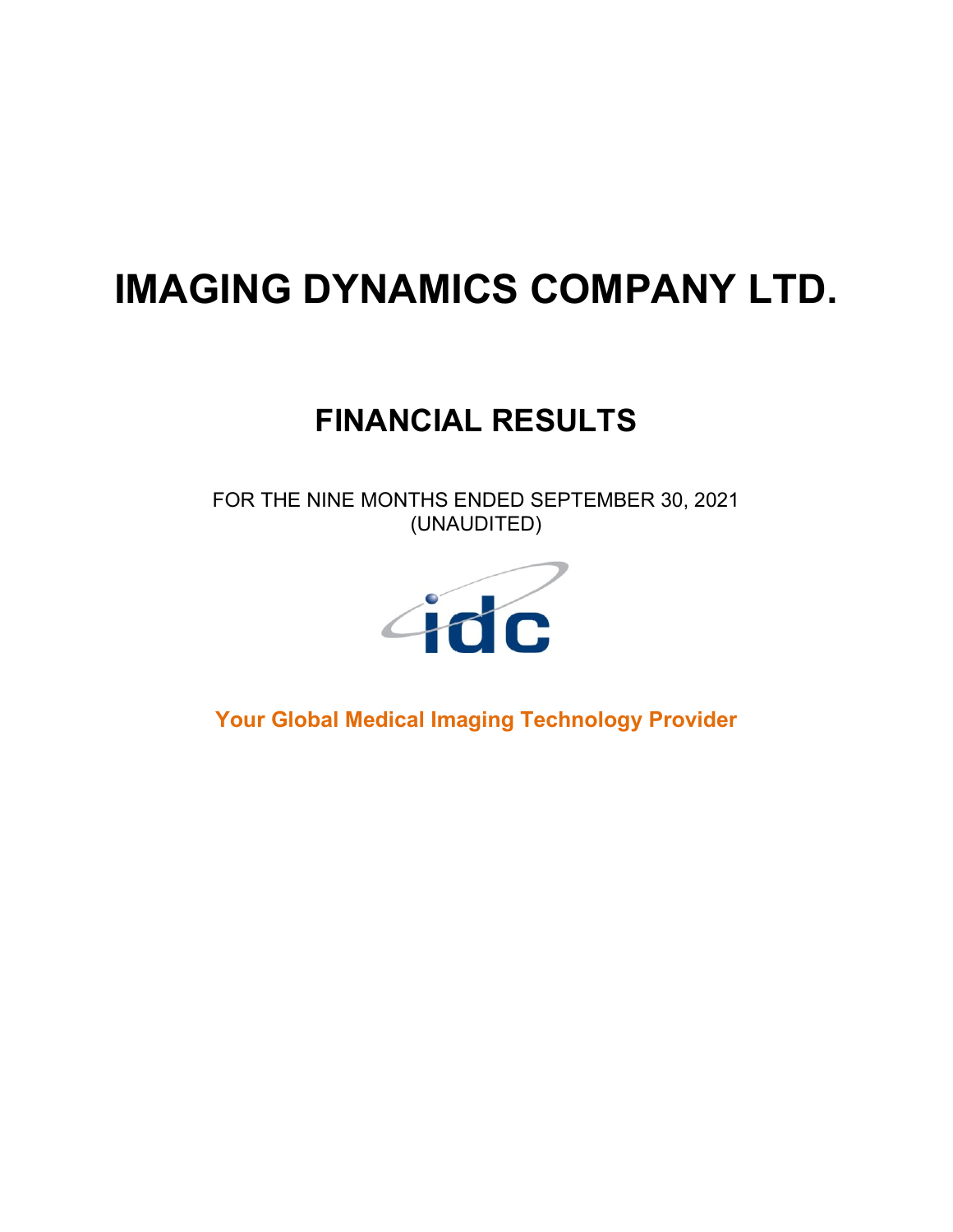# **Management Report**

To the Shareholders of Imaging Dynamics Company Ltd.:

The accompanying condensed consolidated interim financial statements for the nine months ended September 30, 2021 of Imaging Dynamics Company Ltd. (the "Company") are the responsibility of Management. The condensed consolidated interim financial statements have been prepared in accordance with International Financial Reporting Standards as issued by the International Accounting Standards Board and, where necessary, include amounts which reflect management's best estimates and judgments based on current available information. The Corporation's auditors have not reviewed or audited these condensed consolidated interim financial statements.

Management is also responsible for a system of internal controls which is designed to provide reasonable assurance that the Company's assets are safeguarded and accounting systems provide timely and accurate financial reports.

Signed: *"Hengye Guan"* **Signed:** "*Xiaoyi Yan*"

**Hengye Guan Xiaoyi Yan** 

Chief Executive Officer Chief Financial Officer November 25, 2021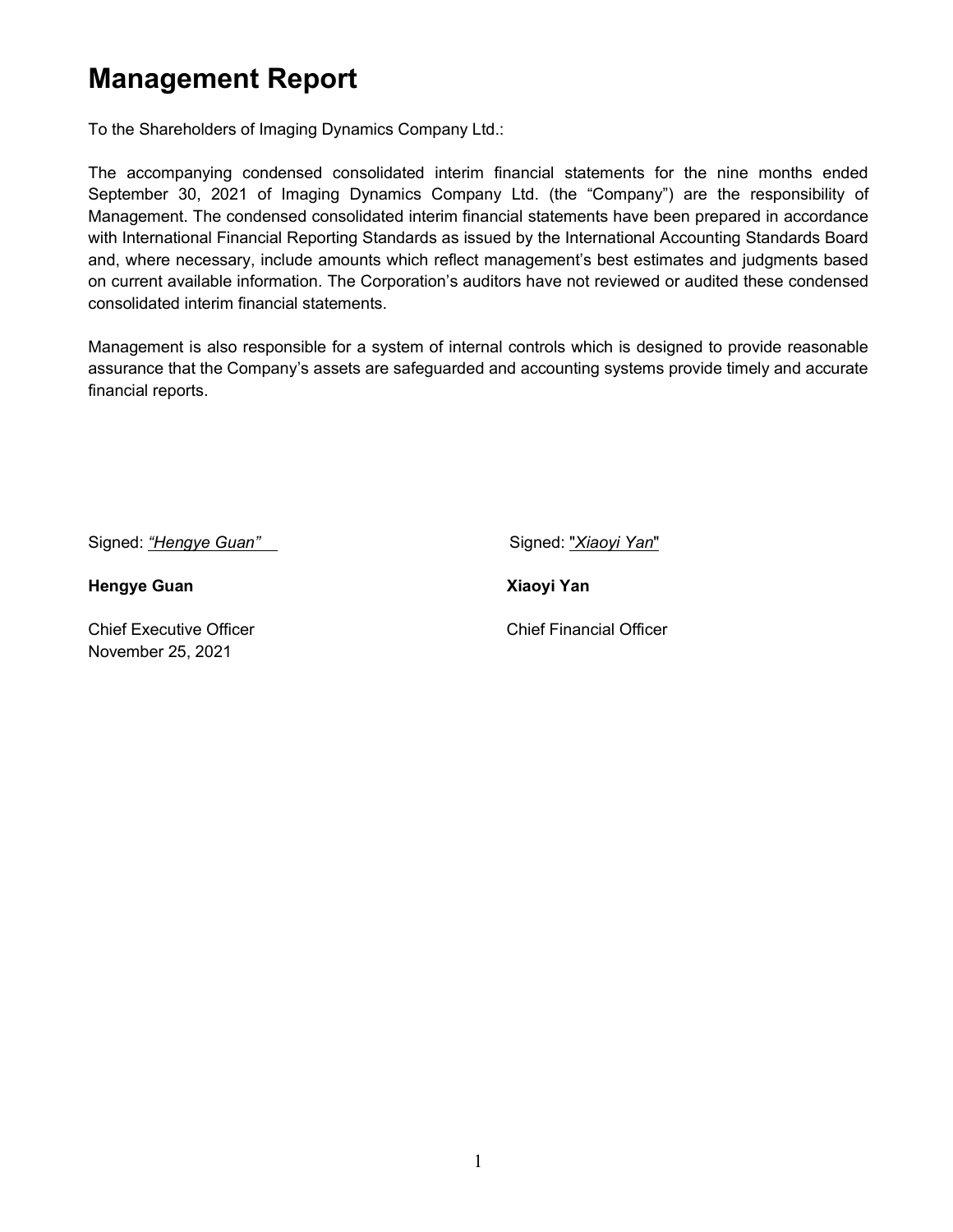Consolidated Statements of Financial Position

(Expressed in Canadian dollars - unaudited)

| As at                                                 |           | September 30, 2021 |   | December 31, 2020 |
|-------------------------------------------------------|-----------|--------------------|---|-------------------|
|                                                       | Note *    |                    |   |                   |
| <b>Assets</b>                                         |           |                    |   |                   |
| Current                                               |           |                    |   |                   |
| Cash and cash equivalents                             |           | \$<br>56,683 \$    |   | 118,322           |
| Trade and other receivables                           | 5         | 8,188              |   | 6.167             |
| Inventory                                             | 6         | 90.829             |   | 94.933            |
| Prepaid expenses and other                            |           | 59,837             |   | 25,567            |
|                                                       |           | 215.537            |   | 244.989           |
| Non-current assets                                    |           |                    |   |                   |
| Property, plant and equipment                         | 7         | 260,125            |   | 304,297           |
| <b>Total Assets</b>                                   |           | \$<br>475,662      | S | 549,286           |
| <b>Liabilities</b>                                    |           |                    |   |                   |
| Current                                               |           |                    |   |                   |
| Trade and other payables                              | 10 and 19 | \$<br>538,235 \$   |   | 641,806           |
| Customer deposits                                     |           | 38,171             |   | 45,163            |
| Lease liability - current                             | 8         | 50,388             |   | 34,987            |
| Short term loan                                       | 11 & 17   | 1.367.737          |   | 954,779           |
| Warranty provision                                    |           | 64.809             |   | 53,537            |
|                                                       |           | 2,059,340          |   | 1,730,272         |
| Long-term liabilities                                 |           |                    |   |                   |
| Long term debt                                        | 23        | 22,226             |   | 22,226            |
| Lease liability - long term                           | 8         | 244,867            |   | 276,577           |
| <b>Total Liabilities</b>                              |           | 2,326,433          |   | 2,029,075         |
| Shareholders' deficiency                              |           |                    |   |                   |
| Share capital                                         | 12        | 96,509,279         |   | 96,509,279        |
| Share-based payments reserve                          | 13        | 7,186,107          |   | 7,186,107         |
| Contributed surplus                                   | 14        | 8,123,823          |   | 8,123,823         |
| Other comprehensive income                            |           | (201, 529)         |   | (201, 529)        |
| Deficit                                               |           | (113, 468, 451)    |   | (113,097,469)     |
| <b>Total Shareholders' deficiency</b>                 |           | (1,850,771)        |   | (1,479,789)       |
| <b>Total Liabilities and Shareholders' deficiency</b> |           | \$<br>475,662      | S | 549,286           |
| Going concern                                         | 2         |                    |   |                   |

\* the accompanying notes are an integral part of these consolidated financial statements

On behalf of the Board:

"Signed"<br>Tim Seung, Director

<u>"Signed"</u><br>Paul Lin, Director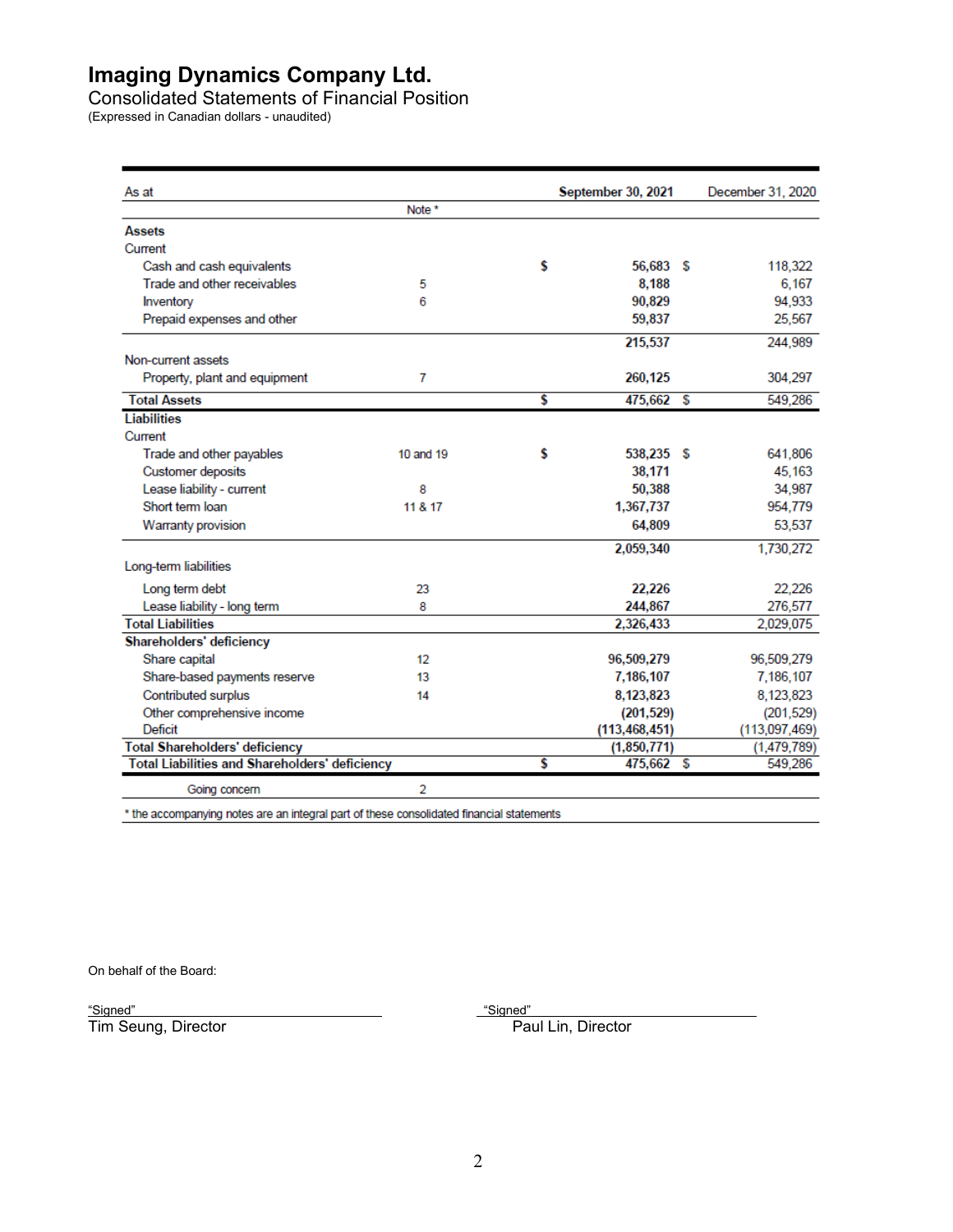Consolidated Statements of Comprehensive Loss

(Expressed in Canadian dollars - unaudited)

|                                                                                                 |         |                          | Three months ended September 30, |   | Nine months ended September 30, |   |           |  |
|-------------------------------------------------------------------------------------------------|---------|--------------------------|----------------------------------|---|---------------------------------|---|-----------|--|
|                                                                                                 | Note*   |                          | 2020                             |   | 2021                            |   | 2020      |  |
| Revenues                                                                                        | 20 & 21 | 13.205 S                 | 126.545                          | Ŝ | 230,995 S                       |   | 244,838   |  |
| Cost of sales                                                                                   |         | 5,223                    | 49,346                           |   | 57,828                          |   | 76,708    |  |
| <b>Gross profit</b>                                                                             |         | 7,982 S                  | 77,199                           |   | 173,167                         | s | 168,130   |  |
| <b>Expenses</b>                                                                                 |         |                          |                                  |   |                                 |   |           |  |
| Sales and marketing                                                                             | 22      | 2,771                    | 6,024                            |   | 4.593                           |   | 8,427     |  |
| General and administrative                                                                      | 22      | 219,812                  | 165,562                          |   | 465,060                         |   | 711,365   |  |
|                                                                                                 |         | 222,583                  | 171,586                          |   | 469,653                         |   | 719,792   |  |
| Loss before undernoted items                                                                    |         | (214, 601)               | (94, 387)                        |   | (296, 486)                      |   | (551,662) |  |
| Interest expense                                                                                |         | 27,453                   | 10,481                           |   | 74,496                          |   | 34,686    |  |
| <b>Government Grant</b>                                                                         |         |                          | ٠                                |   |                                 |   | (31,258)  |  |
| <b>Net loss</b>                                                                                 |         | (242, 054)               | (104.868)                        |   | (370, 982)                      |   | (555,090) |  |
| Other comprehensive income (loss)                                                               |         |                          |                                  |   |                                 |   |           |  |
| Foreign currency translation (loss) gain                                                        |         | $\overline{\phantom{a}}$ | ۰                                |   | $\overline{\phantom{a}}$        |   |           |  |
| Net loss and comprehensive loss                                                                 |         | $(242, 054)$ \$          | $(104, 868)$ \$                  |   | $(370, 982)$ \$                 |   | (555,090) |  |
| Net loss per share, basic and diluted                                                           | 15      | 0.00                     | 0.00                             |   | (0.00)                          |   | 0.00      |  |
| l iles programmatica polen pro periode and post of ilescentraneolistical financial chilengeria. |         |                          |                                  |   |                                 |   |           |  |

mpanying no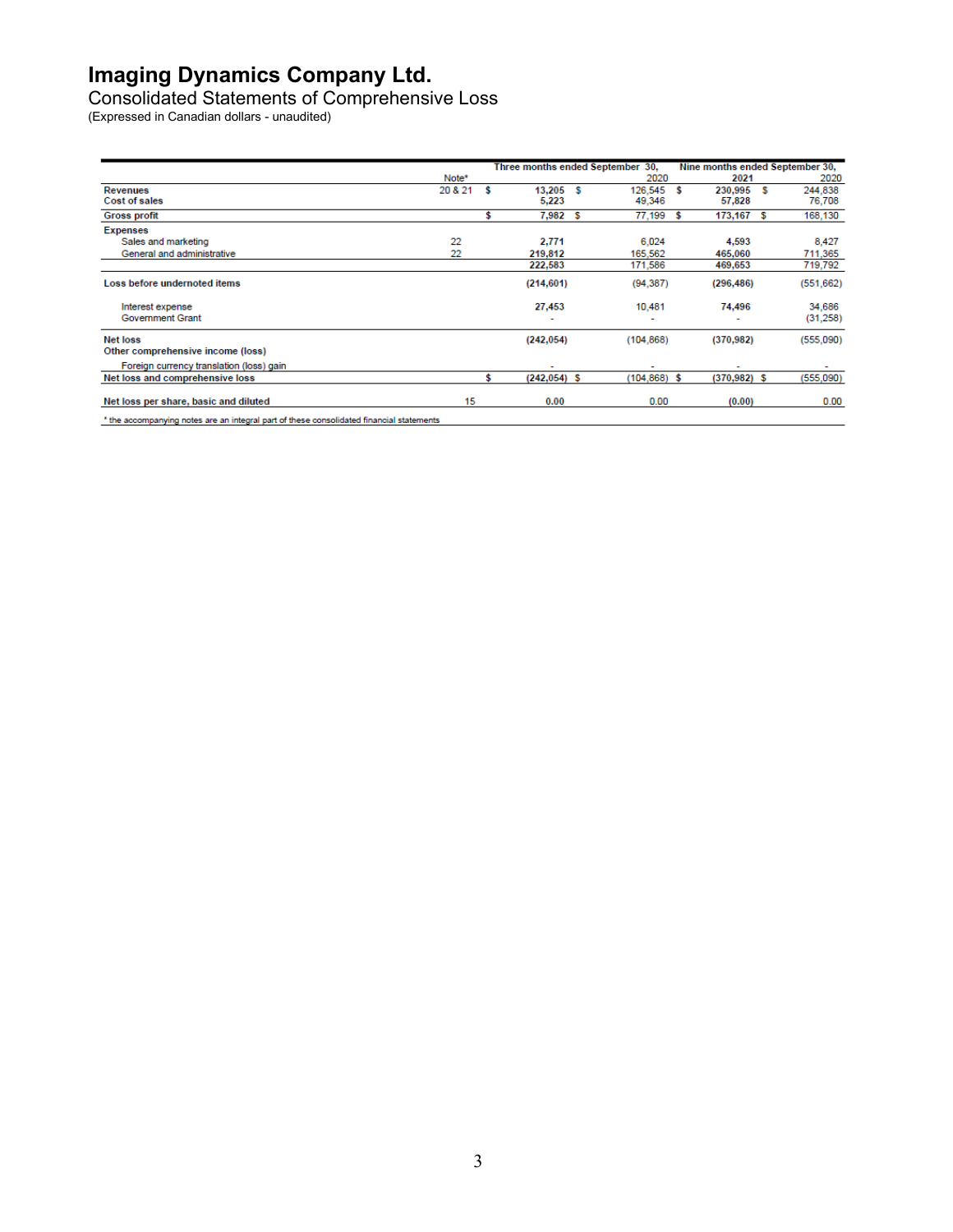Consolidated Statements of Changes in Shareholders' Deficiency (Expressed in Canadian dollars - unaudited)

|                                                                                          |       |               |            | Share-    |             | Accumulated   |                 |               |
|------------------------------------------------------------------------------------------|-------|---------------|------------|-----------|-------------|---------------|-----------------|---------------|
|                                                                                          |       |               |            | based     |             | Other         |                 | Total         |
|                                                                                          |       | Number of     | Share      | payments  | Contributed | Comprehensive |                 | Shareholders' |
|                                                                                          | Note* | <b>Shares</b> | Capital    | reserve   | surplus     | Income        | Deficit         | Deficiency    |
| Balance December 31 2019                                                                 |       | 206.690.990   | 96,509,279 | 7.186.107 | 8,123,823   | (201, 529)    | (112, 534, 120) | (916, 440)    |
| Net loss for the year                                                                    |       |               |            |           |             |               | (563, 349)      | (563, 349)    |
| Balance December 31, 2020                                                                |       | 206,690,990   | 96,509,279 | 7,186,107 | 8,123,823   | (201, 529)    | (113,097,469)   | (1,479,789)   |
| Net loss for the period                                                                  |       |               |            |           |             |               | (370, 982)      | (370, 982)    |
| Balance September 30, 2021                                                               |       | 206,690,990   | 96,509,279 | 7,186,107 | 8,123,823   | (201, 529)    | (113, 468, 451) | (1,850,771)   |
| * the accompanying notes are an integral part of these consolidated financial statements |       |               |            |           |             |               |                 |               |

|                                                                                          |       |               |                          | Share-      |             | Accumulated   |                    |                   |  |  |
|------------------------------------------------------------------------------------------|-------|---------------|--------------------------|-------------|-------------|---------------|--------------------|-------------------|--|--|
|                                                                                          |       |               |                          | based       |             | Other         |                    | Total             |  |  |
|                                                                                          |       | Number of     | <b>Share</b>             | payments    | Contributed | Comprehensive |                    | Shareholders'     |  |  |
|                                                                                          | Note* | <b>Shares</b> | Capital                  | reserve     | surplus     | Income        | Deficit            | <b>Deficiency</b> |  |  |
| Balance December 31, 2018                                                                |       | 58,857,656    | \$78,147,450             | \$7,186,107 | \$5,508,389 | ( \$163,400)  | ( \$108, 636, 230) | ( \$17, 957, 684) |  |  |
| Settiment of shareholders' loans                                                         |       |               | $\overline{\phantom{a}}$ | ۰           | 3,306,158   |               | $\sim$             | 3,306,158         |  |  |
| Foreign exchange gain (loss) on translation                                              |       |               | -                        | ٠           |             | (38, 129)     | ٠                  | (38, 129)         |  |  |
| Conversion of convertible debentures                                                     |       | 147,833,334   | 18,361,829               |             | (690, 724)  |               | ۰                  | 17,671,105        |  |  |
| Income (loss) for the year                                                               |       |               |                          |             |             |               | (3.897.890)        | (3,897,890)       |  |  |
| Balance December 31, 2019                                                                |       | 206,690,990   | \$96,509,279             | \$7,186,107 | \$8,123,823 | ( \$201, 529) | ( \$112, 534, 120) | (\$916,440)       |  |  |
| Income (loss) for the year                                                               |       |               |                          |             |             |               | ( \$555,090)       | (555,090)         |  |  |
| Balance September 30, 2020                                                               |       | 206,690,990   | \$96,509,279             | \$7,186,107 | \$8,123,823 | (5201, 529)   | ( \$113,089,210)   | (51, 471, 530)    |  |  |
| * the accompanying notes are an integral part of these consolidated financial statements |       |               |                          |             |             |               |                    |                   |  |  |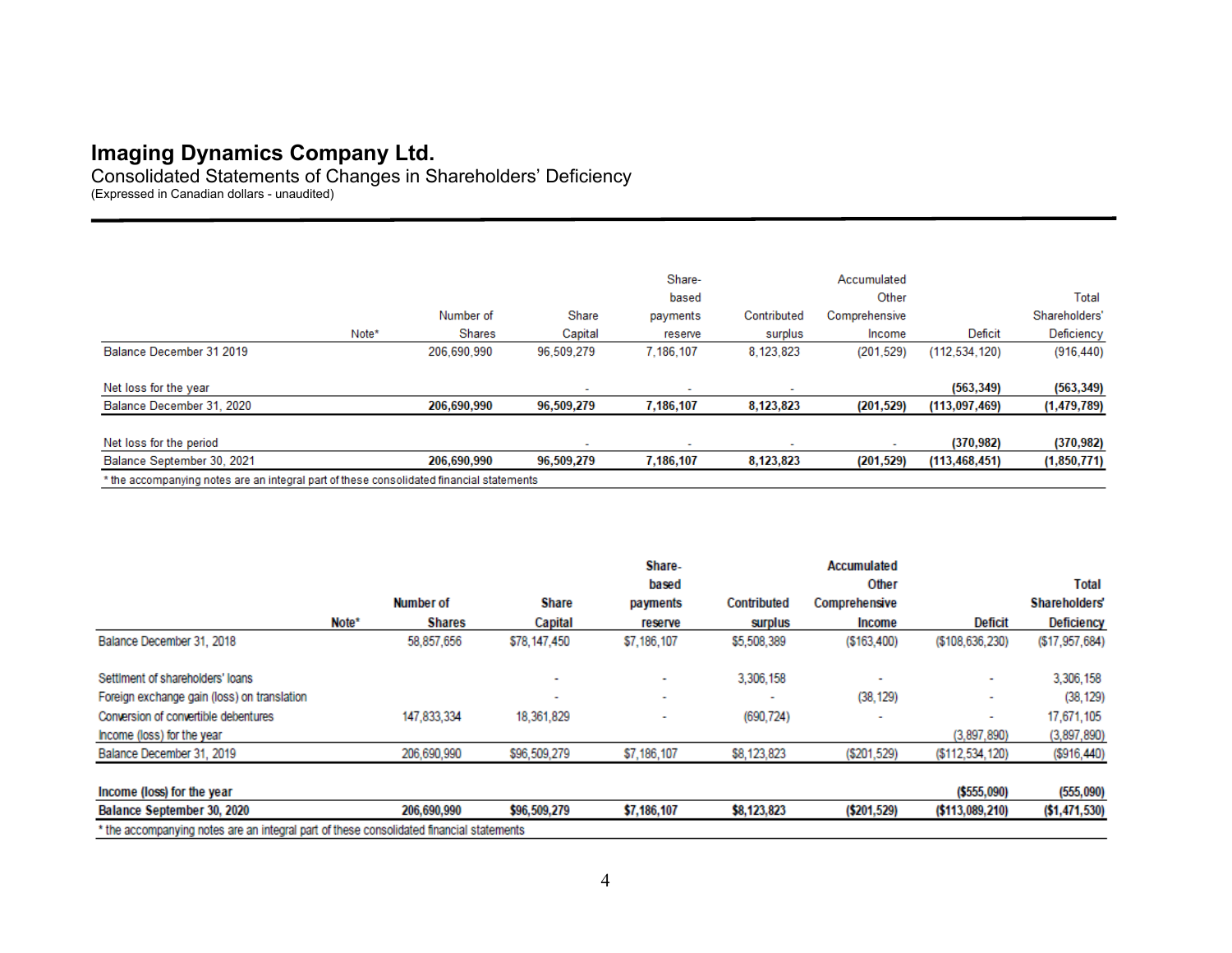Consolidated Statements of Cash Flows

(Expressed in Canadian dollars - unaudited)

|                                                 |         | Three months ended September 30, |                | Nine months ended September30, |              |
|-------------------------------------------------|---------|----------------------------------|----------------|--------------------------------|--------------|
|                                                 | Note*   | 2021                             | 2020           | 2021                           | 2020         |
| Cash provided by (used in):                     |         |                                  |                |                                |              |
| <b>Operating activities</b>                     |         |                                  |                |                                |              |
| Net loss                                        |         | ( \$242,054)                     | (\$104.868)    | ( \$370, 982)                  | ( \$555.090) |
| Items not affecting cash:                       |         |                                  |                |                                |              |
| Depreciation of property, plant & equipment     | 7       | 14.725                           | 61,043         | 44.173                         | 185,814      |
| Unrealized foreign exchange loss (gain)         |         | 34,199                           | (9.394)        | 3,041                          | (10, 649)    |
| Lease accretion expense                         |         | 11,504                           | 10,481         | 35,218                         | 34,686       |
| Warranty expense                                |         | 902                              | 6.161          | 11,272                         | 10,865       |
|                                                 |         | (180, 724)                       | (36, 577)      | (277, 278)                     | (334, 374)   |
| Change in non-cash working capital              | 16      | (6,067)                          | 11,884         | (142, 750)                     | 88,461       |
| Cash (provided by) used in operating activities |         | (186, 791)                       | (24, 693)      | (420.028)                      | (245, 913)   |
| <b>Investing activities</b>                     |         |                                  |                |                                |              |
| Additions to property, plant and equipment      | 7       |                                  |                |                                | (1, 101)     |
| Cash (provided by) used in investing activities |         | $\overline{\phantom{a}}$         | $\overline{a}$ | ÷.                             | (1, 101)     |
| <b>Financing activities</b>                     |         |                                  |                |                                |              |
| Repayment of premise lease                      |         | (22, 083)                        |                | (51, 527)                      |              |
| Loan payable                                    |         |                                  | 25,933         |                                | 235,165      |
| Advances from related parties                   | 11 & 17 | 244.724                          |                | 409.916                        |              |
| Cash (provided by) used in financing activities |         | 222,641                          | 25,933         | 358,389                        | 235,165      |
| Net (decrease) increase in                      |         |                                  |                |                                |              |
| cash and cash equivalents                       |         | 35,850                           | 1.240          | (61, 639)                      | (11, 849)    |
| <b>Cash and cash equivalents</b>                |         |                                  |                |                                |              |
| beginning of period                             |         | 20,833                           | 44,560         | 118,322                        | 57,649       |
| Cash and cash equivalents                       |         |                                  |                |                                |              |
| end of period                                   |         | \$56,683                         | \$45,800       | \$56,683                       | \$45,800     |

\* the accompanying notes are an integral part of these consolidated financial statements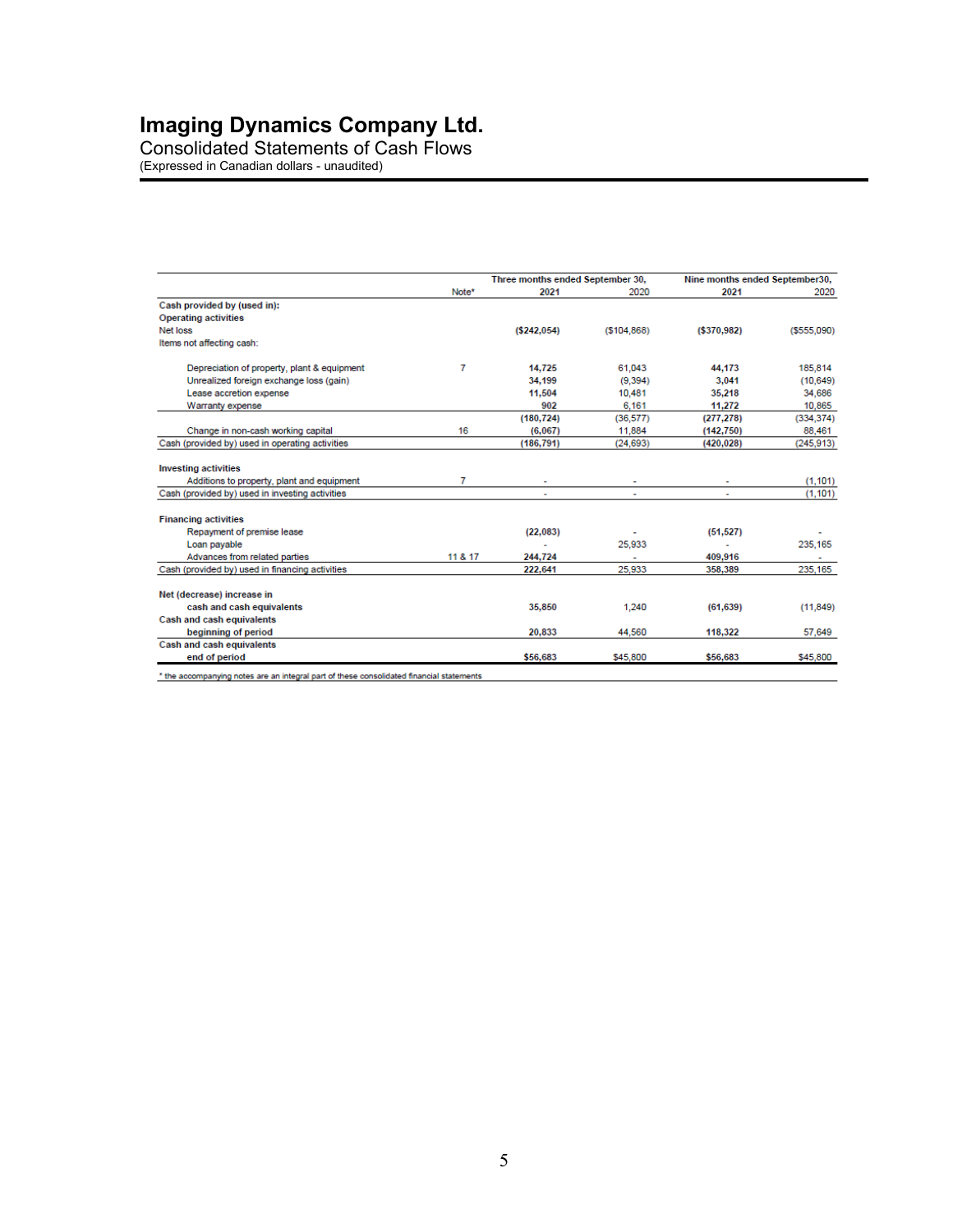#### **1. Nature of the organization**

Imaging Dynamics Company Ltd. (the "Company" or "IDC") is a public company incorporated under the laws of the Province of Alberta. The Corporation is listed on the TSX Venture Stock Exchange ("TSXV"), trading under the symbol "IDL". The address of its registered office is #2, 110 Macintosh Blvd, Toronto, Ontario, L4K 4P3. The Company is a medical device company engaged in the sale of medical imaging devices.

These consolidated financial statements consolidate the accounts of the Company and its wholly owned subsidiaries: IDC USA, Inc., IDC Europe Inc. and 1370509 Alberta Inc.

#### **2. Going concern**

These consolidated financial statements of the Company have been prepared by Management on a going concern basis, which assumes that the Company will realize the carrying value of its assets and satisfy its obligations as they become due in the normal course of operations. As of September 30, 2021, the Company had current liabilities in excess of current assets of \$1,843,803 (2020 – \$1,485,283), and an accumulated deficit at September 30, 2021 of \$113,468,451 (2020 – \$113,038,990). The ability of the Company to continue as a going concern will depend on attaining a satisfactory revenue level, the generation of cash from operating activities, and the ability to secure additional new financing arrangements and new capital, and the economic recovery of the Canadian and global economies due to the COVID-19 pandemic. This contagious disease outbreak, which has continued to spread, and any related adverse public health developments, has adversely affected workforces, economies, and financial markets globally, potentially leading to an economic downturn. It is not possible for the Company to predict the duration or magnitude of the adverse results of the outbreak and its effects on the Company's business or ability to raise funds.

The Company will seek to raise additional capital through equity markets, debt markets or other innovative financing arrangements, including partnership or licensing arrangements that may be available for continued operations. Material uncertainties exist that may cast significant doubt on the Company's ability to continue as a going concern. Although, in the opinion of management, the use of the going concern assumption is appropriate, there can be no assurance that any steps management is taking will be successful. These consolidated financial statements do not reflect adjustments in the carrying values of the assets and liabilities, revenues, expenses and the balance sheet classifications that would be necessary if the going concern assumption were not appropriate. Such adjustments could be material.

#### **3. Basis of preparation**

#### a) Statement of compliance

These consolidated financial statements were authorized for issuance by the Board of Directors on November 25, 2021. These unaudited interim condensed consolidated financial statements are prepared in accordance with IAS 34 Interim Financial Reporting ("IAS 34") using accounting policies consistent with the International Financial Reporting Standards ("IFRS") and Interpretation of the International Financial Reporting Interpretation Committee ("IFRIC") effect at January 1, 2020. These condensed consolidated Interim financial statements do not include all of the disclosures required for full annual consolidated financial statements and should be read in conjunction with the annual audited consolidated financial statements of the Company for the year ended December 31, 2020.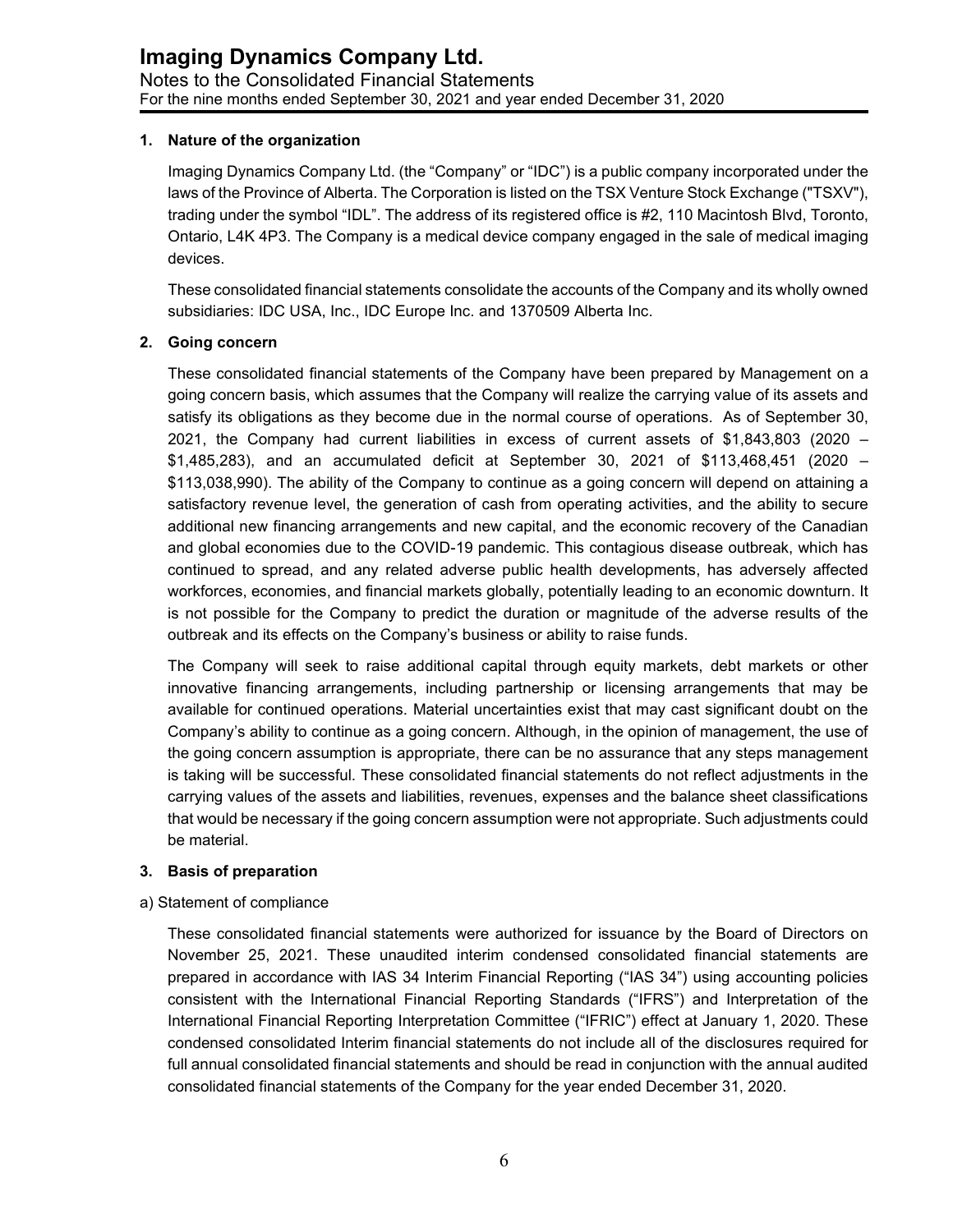#### **Imaging Dynamics Company Ltd.** Notes to the Consolidated Financial Statements For the nine months ended September 30, 2021 and year ended December 31, 2020

#### **3. Basis of preparation** *(continued)*

b) Basis of measurement

These consolidated financial statements have been prepared on a historical cost basis except as discussed in the significant accounting policies as below.

c) Functional and presentation currency

The Company measures the transactions in its entities using the currency of the primary economic environment in which the entity operates (functional currency). These consolidated financial statements are presented in Canadian dollars ("CAD") which is the functional currency of the parent entity. The functional currency of the inactive subsidiaries includes CAD and US dollars.

d) Use of estimates, assumptions and judgments

The preparation of these consolidated financial statements in conformity with IFRS requires management to make judgments, estimates and assumptions that affect the application of accounting policies and the reported amounts of assets and liabilities and disclosure of contingent assets and liabilities at the date of these consolidated financial statements and the reported amounts of revenues and expenses for the period reported. Although these estimates are based on management's best knowledge of amounts, events or actions, actual results ultimately may differ from these estimates.

Estimates, assumptions and judgments are reviewed on an ongoing basis. Revisions to accounting estimates are recognized in the year in which the estimates are revised as future confirming events occur.

Information about significant areas of estimation uncertainty and critical judgments in applying accounting policies that have the most significant effect on the amounts recognized in these consolidated financial statements are included in the following notes:

(i) Estimates

Allowance for doubtful accounts – Management continuously monitors and reviews its trade and other receivables and makes its best assumption on collectability of these trade and other receivables (Note 5). Any uncertainty in these assumptions could impact the value of the trade and other receivables reported in these consolidated financial statements.

Inventory obsolescence - Management reviews and estimates the carrying value of inventory periodically and records a provision for inventory obsolescence for specific inventory items. These estimates by their nature are subject to uncertainty and the impact of the provision for inventory obsolescence expense could be material in these consolidated financial statements.

Property, plant and equipment and intangible assets – Depreciation and amortization expense and impairment of assets are recorded based on management's estimate of the useful life of the assets, market conditions, and fair value of assets or projected cash flows derived from the use of the assets, which in turn determines the depreciation/amortization rates and asset impairment calculations (Notes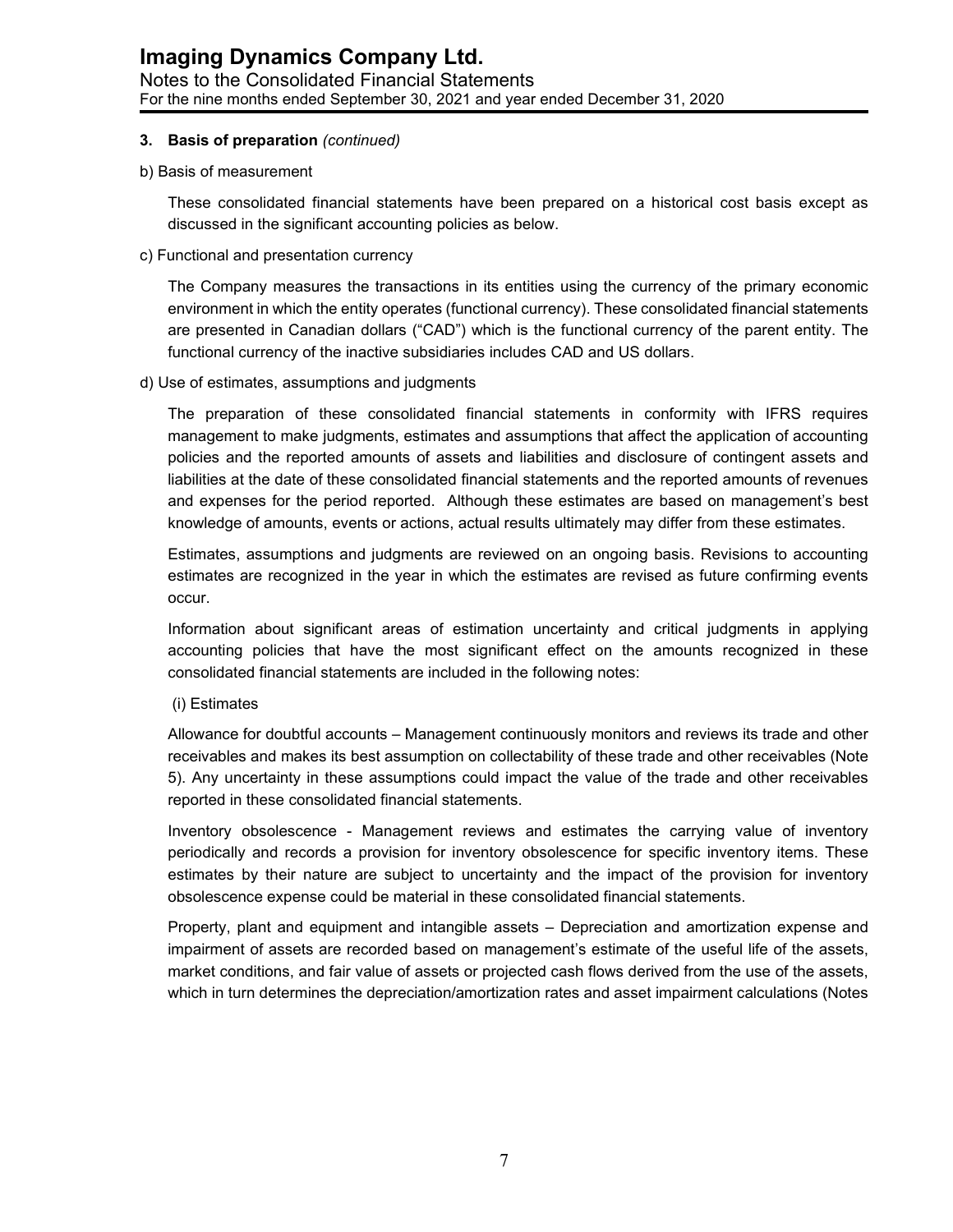#### **3. Basis of preparation** *(continued)*

7 and 9). By their nature, these estimates are subject to uncertainty and the impact on the consolidated financial statements of future periods could be material.

Warranty provision – Management estimates and recognizes a warranty expense at the time of sale and a provision is recognized. Management reviews historical information of warranty related issues, warranty period provided at time of sale, and warranty received from its vendors in determining the amount of provision that is required to be recognized. These assumptions by their nature are subject to uncertainty and the impact of warranty expense and warranty provision could be material in these consolidated financial statements.

Deferred taxes – Tax interpretations, regulations and legislation are subject to change, and as such, deferred taxes are subject to measurement uncertainty. Deferred taxes are assessed by management at the end of the reporting period to determine the likelihood that they will be realized from future taxable earnings and which tax rate is expected to apply when the temporary differences reverse. The Company exercises judgment as to whether it is likely to extend the term of the lease when the option is provided. The Company also utilizes a discounted interest rate in the lease that is readily available or the Company's incremental borrowing rate. The Company also utilizes its best estimate of any costs to dismantle and remove the asset at the end of the lease.

#### (ii) Judgments

Cash generating units ("CGUs") - The Company uses judgment in determining the grouping of assets to identify its CGUs for purposes of testing for impairment of property, plant and equipment and intangible assets. The determination of what constitutes a CGU is subject to management's judgment. The asset composition of a CGU can directly impact the recoverability of assets included within the CGU. In assessing the recoverability of the assets, each CGU is compared to the greater of its fair value less costs of disposal and its value in use.

Contingent liability – Management reviews all contingent liabilities and uses its best estimates and judgment based on the facts and information available at its disposal to determine if a provision is necessary to be recorded in these consolidated financial statements. Should those assumptions and judgments not materialize, there could be an impact on these consolidated financial statements.

Power to exercise control, joint control or significant influence – judgment is required in determining whether the Company has the power to exercise control, joint control, or significant influence over another entity. In making this decision, the Company reviews the degree of influence it has to govern the relevant activities of another entity, taking into consideration the Company's equity interest, voting interest, ability to appoint senior management and officer and the Company's exposure to variable returns from the entity.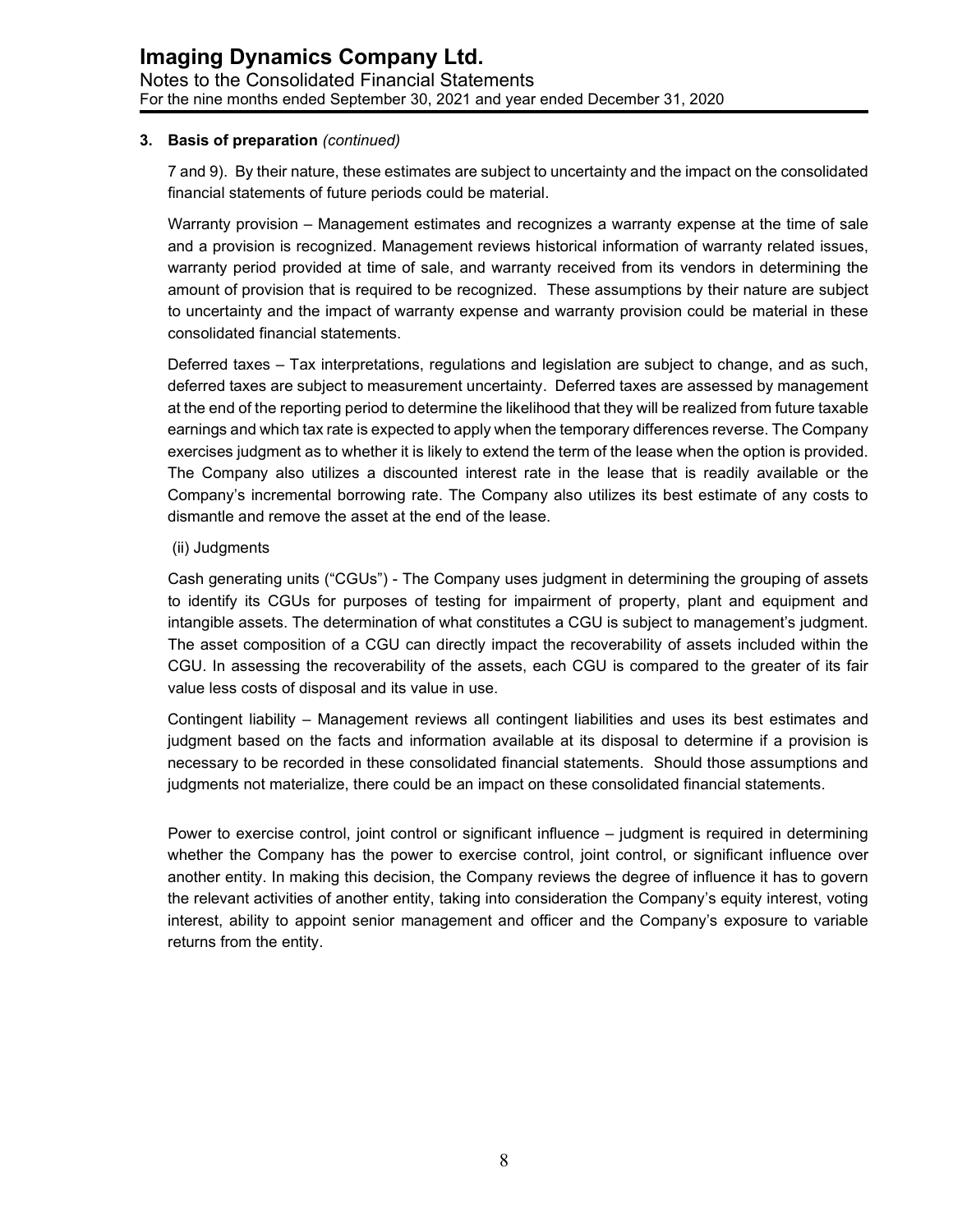#### **4. Summary of significant accounting policies**

The accounting policies set out below have been applied consistently by the Company and its subsidiaries to all periods presented in these consolidated financial statements.

a) Basis of consolidation

These financial statements consolidate the accounts of the Company and its wholly-owned subsidiaries: IDC USA, Inc., IDC Europe Inc. and 1370509 Alberta Inc.

(i) Subsidiaries:

Subsidiaries are entities controlled by the Company. Control exists when the Company is exposed or has rights to variable returns from its involvement with the subsidiary and has the ability to affect those returns through its power over the subsidiary. In assessing control, potential voting rights that currently are exercisable are taken into account. The financial statements of subsidiaries are included in these consolidated financial statements from the date that control commences until the date that control ceases or is determined to be held for sale.

(ii) Transactions eliminated on consolidation:

Intercompany balances and transactions, and any unrealized income and expenses arising from intercompany transactions, are eliminated in preparing these consolidated financial statements.

b) Cash and cash equivalents

Cash and cash equivalents consist of amounts on deposit with banks, term deposits and other similar short-term highly liquid investments with maturities of 90 days or less at the date of issuance.

c) Inventory

Inventory consists of purchased components and finished goods and is stated at the lower of cost and net realizable value. Cost is determined on a weighted average cost basis. Cost of sales represents movement in inventory for the year.

d) Property, plant and equipment

All property, plant and equipment have been recorded at cost less accumulated depreciation and impairment losses.

Cost includes expenditures that are directly attributable to the acquisition of the asset. Costs associated with equipment upgrades that result in increased capabilities or performance enhancements of property and equipment are capitalized if it is probable that the future economic benefits embodied within the expenditure or asset will flow to the Company, and its cost can be measured reliably.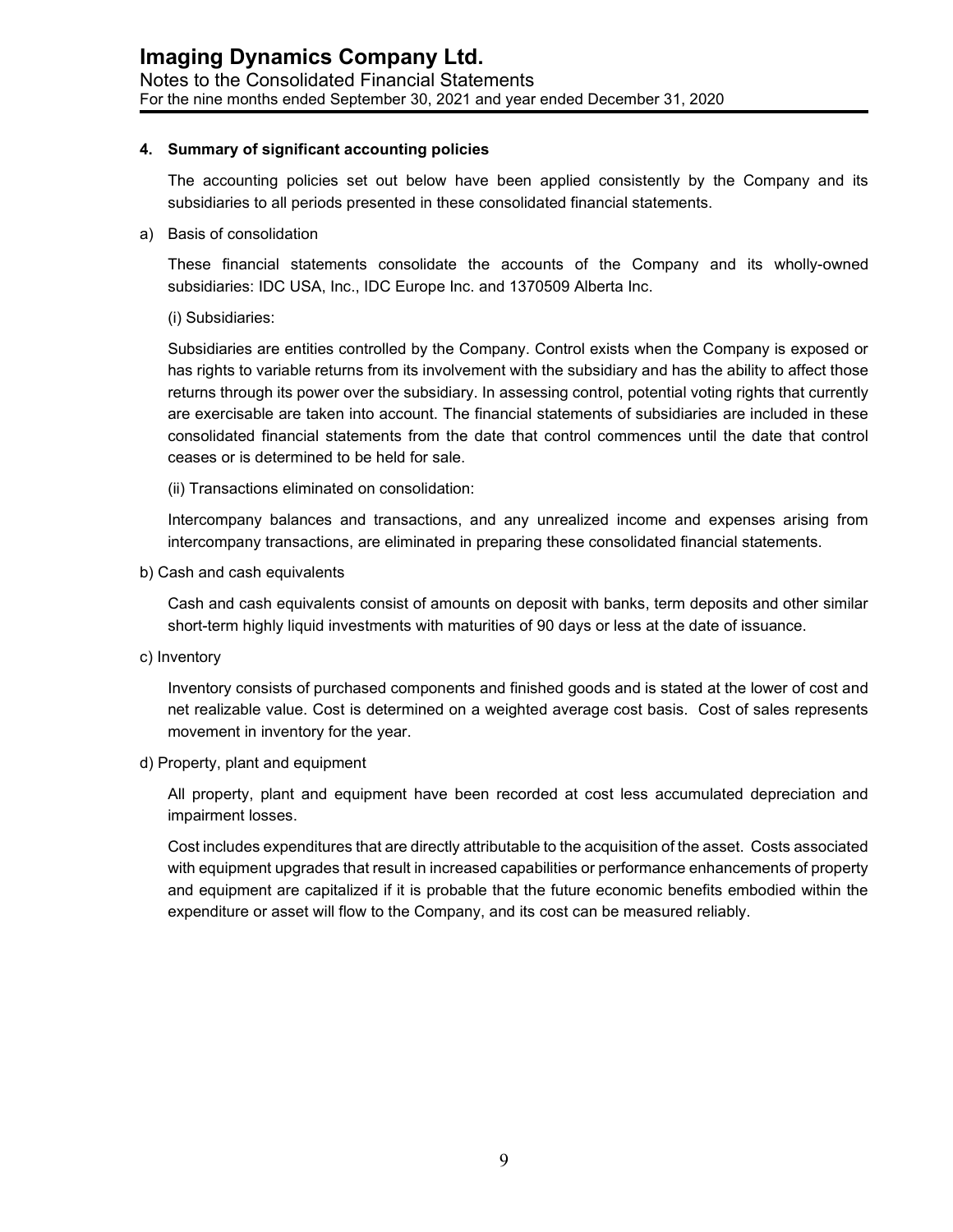The carrying amount of the replaced part is derecognized. The costs of day-to-day servicing incurred to repair or maintain property, plant and equipment are expensed as incurred.

When parts of an asset classified within property, plant and equipment have different useful lives, they are accounted for as separate items (major components) of property, plant and equipment.

Depreciation is recognized in the consolidated statement of operations and comprehensive loss and is calculated over the depreciable amount, which is the cost of an asset less its estimated residual value. Residual values and useful lives, where applicable, are reviewed annually against prevailing market values for equivalently aged assets and amortization rates are adjusted accordingly on a prospective basis.

Depreciation is charged so as to write-off the cost of these assets less residual value over their estimated useful economic lives, for the following classes of assets:

| Technical, lab and computer equipment | 30% declining balance         |
|---------------------------------------|-------------------------------|
| Office equipment                      | 20% declining balance         |
| Leasehold improvements                | Straight-line over lease term |

e) Intangible assets

Intangible assets with definite useful lives are recorded at cost less accumulated amortization and impairment losses and are comprised of digital X-ray technology patents, licenses and software. Digital X-ray technology patents and licenses are amortized over a 5-year period on a straight-line basis, software is amortized on a 20% declining balance basis, since this most closely reflects the expected pattern of consumption of the future economic benefits embodied in the assets.

Subsequent expenditures are capitalized only when it increases the future economic benefits embodied in the specific asset to which it relates. All other expenditures, including expenditures on internally generated goodwill and brands, are recognized in the consolidated statement of operations and comprehensive loss as incurred. Amortization methods, useful lives, and residual values are reviewed at each financial year-end and adjusted if appropriate.

f) Financial Instruments.

#### Financial Assets

Initial recognition and measurement

Financial assets are classified, at initial recognition, as subsequently measured at amortized cost, fair value through other comprehensive income, or fair value through profit or loss.

The classification of financial assets at initial recognition depends on the financial asset's contractual cash flow characteristics and the Company's business model for managing them. The Company initially measures a financial asset at its fair value, plus in the case of a financial asset not at fair value through profit or loss, transaction costs.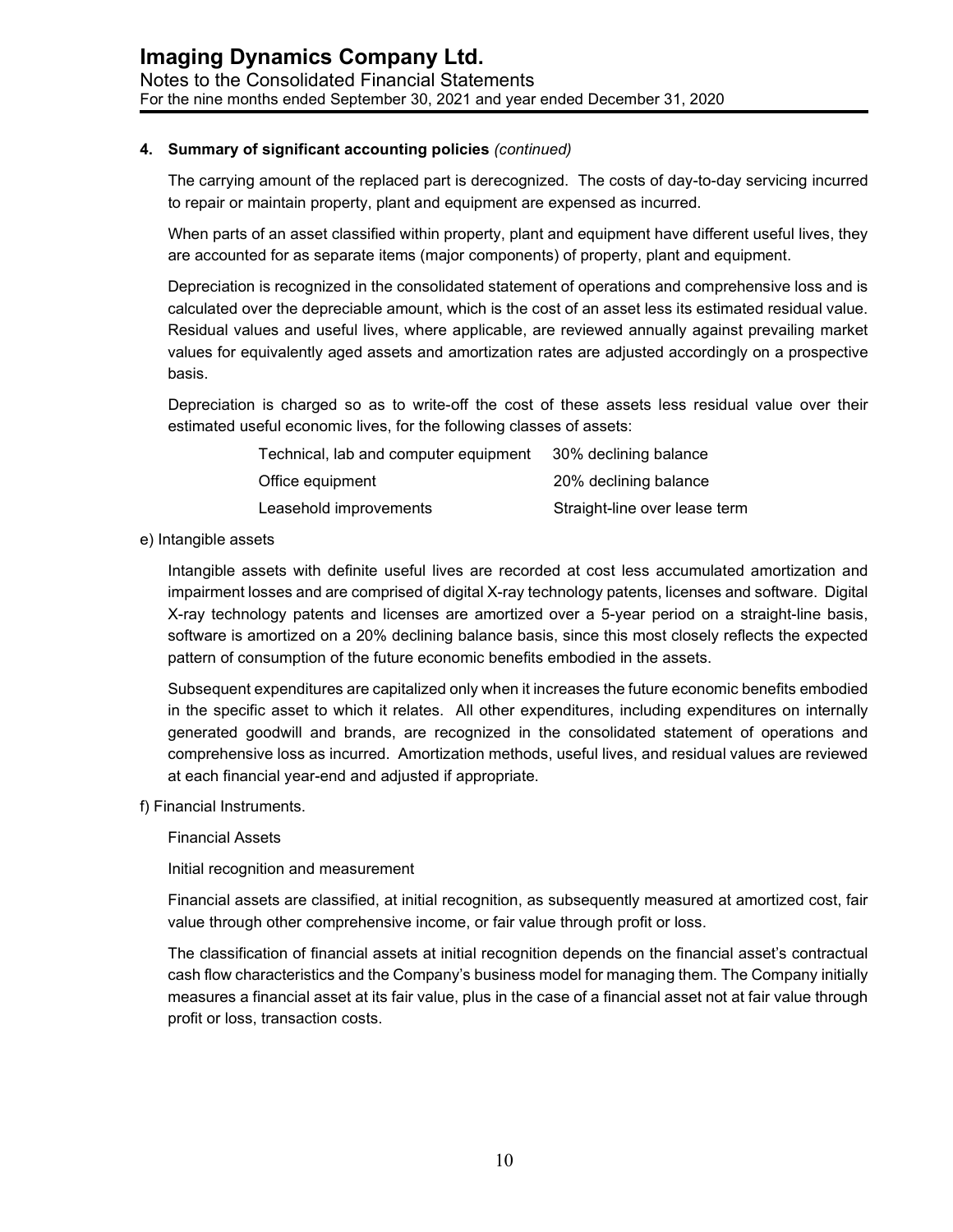The Company's business model for managing financial assets refers to how it managers its financial assets in order to generate cash flows. The business model determines whether cash flows will result from collecting contractual cash flows, selling the financial assets, or both.

#### Subsequent measurement

The subsequent measurement of financial assets depends on their classification as follows:

#### Financial assets at amortized cost

The Company measures financial assets at amortized cost if both of the following conditions are met:

- The financial asset is held within a business model with the objective to hold financial assets in order to collect contractual cash flows
- The contractual terms of the financial asset give risk on specified dates to cash flows that are solely payments of principal and interest (SPPI") on the principal amount outstanding.

Financial assets at amortized cost include cash and cash equivalents, which includes with banks, and trade and other receivables.

#### Financial assets at fair value through profit and loss

Financial assets at fair value through profit or loss include financial assets held for trading, financial assets designated upon initial recognition at fair value through profit or loss, or financial assets mandatorily required to be measured at fair value. Financial assets are classified as held for trading if they are acquired for the purchase of selling or repurchasing in the near term. Derivatives are also classified as held for trading unless they are designated as effective hedging instruments. Financial assets with cash flows that are not SPPI are classified and measured at fair value through profit or loss, irrespective of the business model. Notwithstanding the criteria for debt instruments to be classified at amortized cost or at fair value through comprehensive income, as described above, debt instruments may be also designated at fair value through profit or loss in initial recognition if doing so eliminates or significantly reduces, an accounting mismatch. Financial assets at fair value through profit or loss are carried in the statement of financial position at fair value with net changes in fair value recognized in the consolidated statement of comprehensive income (loss).

#### Impairment of financial assets

The Company recognized an allowance for ECLs for all financial assets not held at fair value through profit or loss. ECLs are based on the difference between the contractual cash flows due in accordance with the contract and all the cash flows that the Company expected to receive, discounted at an approximation of the original effective interest rate. The expected cash flows will include cash flows from the sale of collateral held or other credit enhancements that are integral to the contractual terms.

For credit exposures for which there has not been a significant increase in credit risk since initial recognition, ECLs are provided for credit losses that result from default events that are possible within the next the 12 months (a 12-month ECL).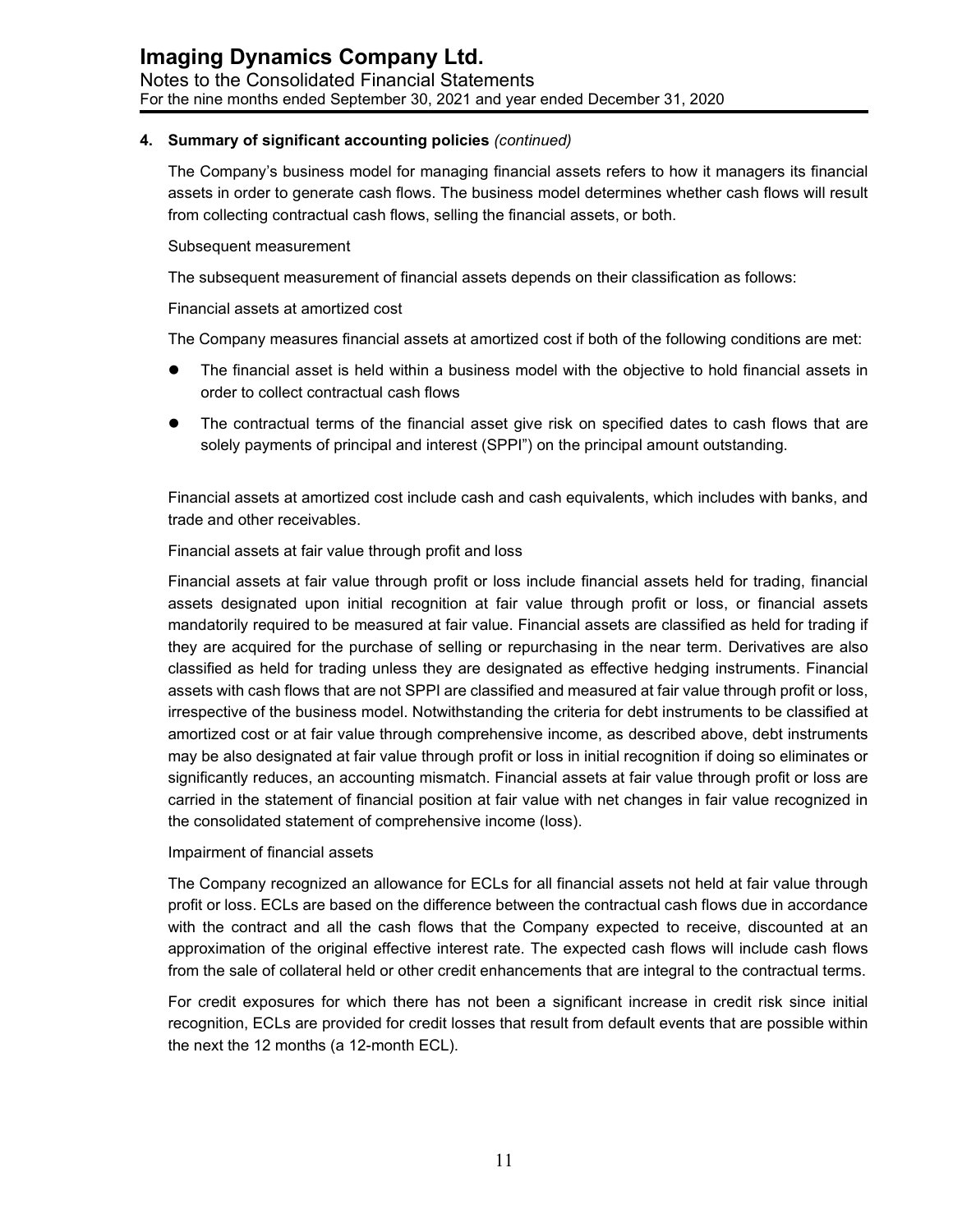For those credit exposures for which there has been a significant increase in credit risk since initial recognition, a loss allowance is required for credit losses expected over the remaining life of the exposure, irrespective of the timing of the default (a lifetime ECL). For those credit exposures that are considered credit impaired, with interest income recognized on the balance net of allowance.

At each reporting date, the Company assess whether the credit risk on a financial instrument has increased significantly since initial recognition. When making the assessment, the Company compares the risk of default occurring on the financial instrument as at the reporting date with the risk of a default occurring on the financial instrument as at the date of initial recognition and considers reasonable and supportable information that is available without undue cost or effect, including historical and forwardlooking information.

The Company considered a financial asset in default when contractual payments are 91 days past due. However, in certain cases, the Company may also consider a financial asset to be in default when internal or external information indicates that the Company is unlikely to receive the outstanding contractual amounts in full before taking into account any credit enhancements held by the Company.

A financial asset is written off when there is no reasonable expectation of recovering the contractual cash flows.

#### Financial Liabilities

Financial liabilities are classified as financial liabilities at FVTPL or other financial liabilities, as appropriate. The group determines the classification of its financial liabilities at initial recognition. All financial liabilities are recognized initial at fair value net of directly attributable transaction costs. After initial recognition, other financial liabilities are subsequently measured at amortized cost using the effective interest rate ("EIR"). Gains and losses are recognized in profit or loss when the liabilities are derecognized as well as through the EIR amortization process. Amortized cost is calculated by taking into account any discount or premium on acquisition and fees or costs that are an integral part of the EIR. The EIR amortization is included in finance costs in the consolidated statement of comprehensive income (loss).

The Company classifies its trade and other payables, short term loan, lease liability and long-term debt as other financial liabilities.

A financial liability is derecognized when the obligation under the liability is discharged, cancelled or expires. When an existing financial liability is replaced by another from the same lender on substantially different terms, or the terms of an existing liability are substantially modified, such as an exchange or modification is treated as a derecognition of the original liability and recognition of a new liability, and the difference in the respective carrying amounts recognized in profit or loss.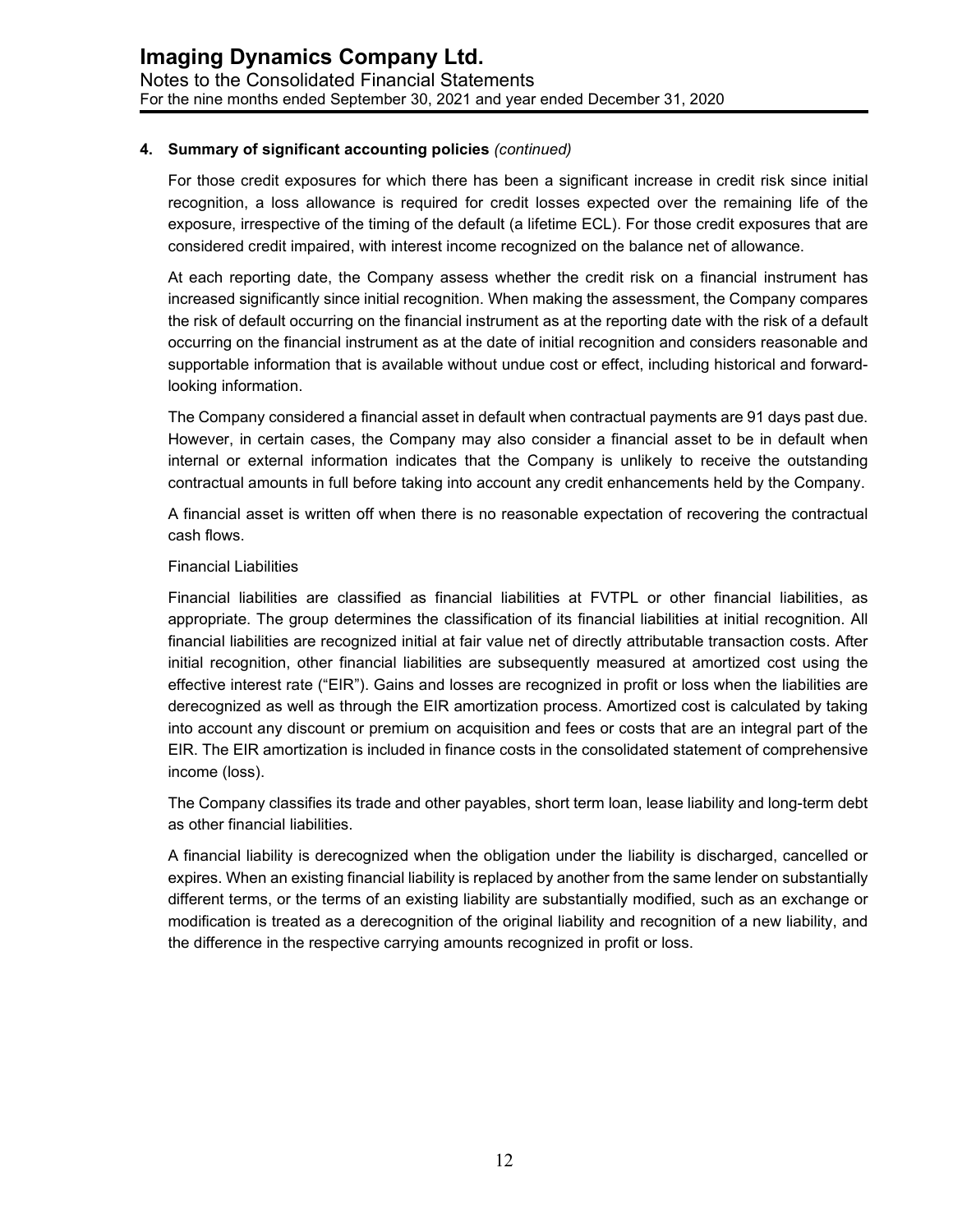#### g) Impairment of non-financial assets

Non-financial assets are reviewed for impairment whenever events or changes in circumstances indicate that their carrying amounts exceed their recoverable amounts. Judgement is required in establishing whether there are indicators of impairment related to these assets such as changes in market price, the extent or manner in which it is being used or in its physical condition, operations and business environment.

If any indication of impairment exists, an estimate of the asset's recoverable amount is calculated. This is determined for an individual asset, unless the asset does not generate cash inflows that are largely independent of those from other assets or the Company's assets. If this is the case, the individual assets are grouped together into cash generating units ("CGU") for impairment purposes. Such CGUs represent the lowest level for which there are separately identifiable cash inflows that are largely independent of the cash flows from other assets. The recoverable amount is determined as the higher of the fair value less costs to sell for the asset and the asset's value in use being the present value of the expected future cash flows of the relevant asset or CGU.

If the carrying amount of the asset exceeds its recoverable amount, the asset is impaired and an impairment loss is charged to profit or loss so as to reduce the carrying amount to its recoverable amount (i.e., the higher of fair value less cost to sell and value in use). Impairment losses are recognized in profit or loss in those expense categories consistent with the function of the impaired asset.

#### h) Provisions

Provision is recognized if, as a result of a past event, the Company has a present legal or constructive obligation that can be estimated reliably, and it is probable that an outflow of economic resources will be required to settle the obligation. Provisions are determined by discounting the expected future cash flows at a pre-tax rate that reflects current market assessments of the time value of money and the risks specific to the liability. Provisions for estimated expenses related to product warranties are made at the time products are sold. These estimates are established using historical information relating to the nature, frequency and average cost of warranty claims. Claims are assessed at each reporting date and adjustments to estimates are made based on updated historical information.

#### i) Revenue recognition

The Company derives revenue from product sales of its Medical Imaging equipment and FDA certification testing for medical imaging equipment.

Applying the five-step model required by IFRS 15, Revenue from Contracts with Customers, revenue is recognized as follows for these contracts:

#### *Identify the contract*

The contractual arrangement executed with the customer will specify the equipment, scope of FDA certification testing, hours incurred for technical support, and the consideration to be received.

#### *Identify distinct performance obligations:*

The contract may include multiple performance obligations.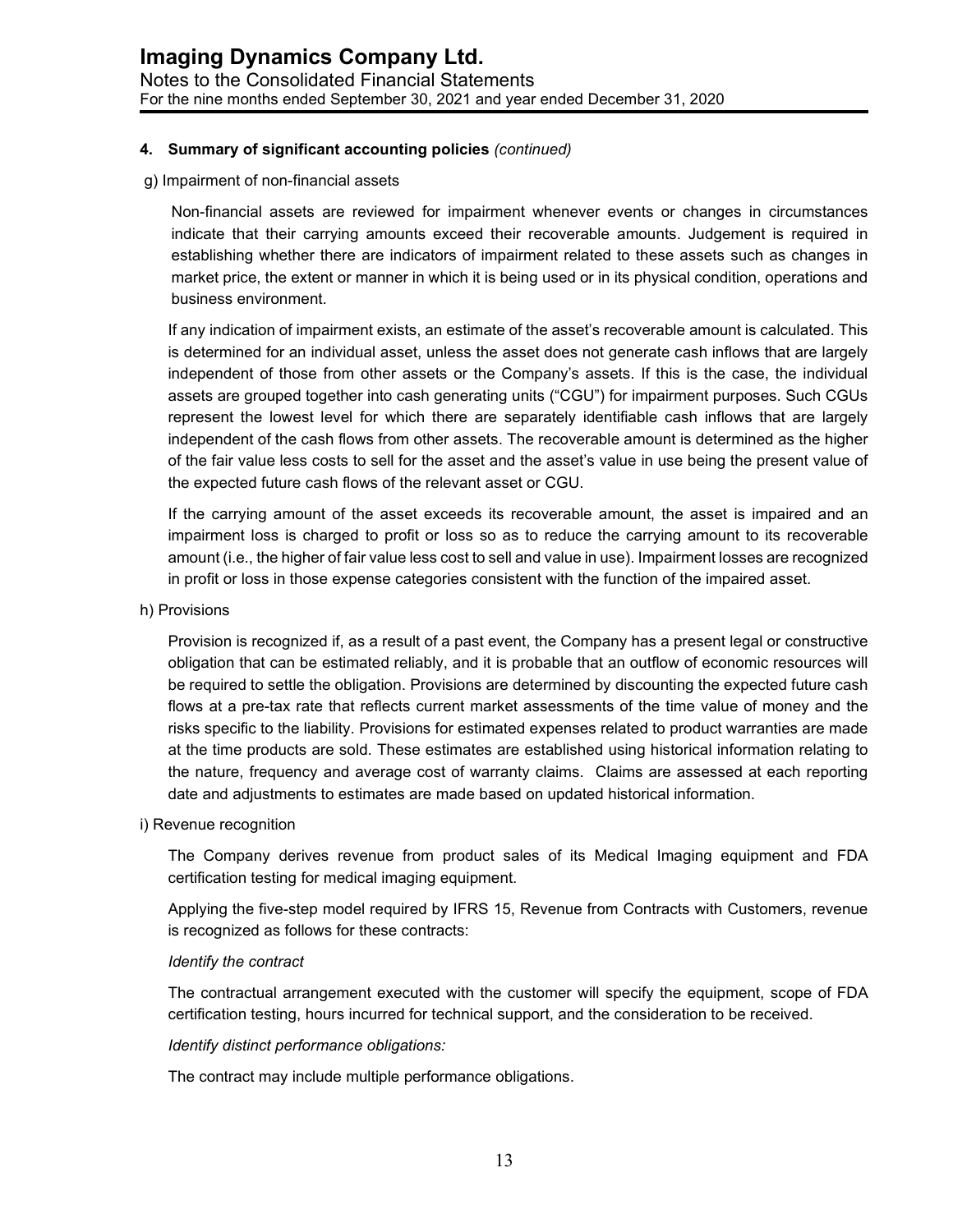#### *Estimate transaction price*

The transaction price is based on the observable stand-alone selling price as stated in the contract and is based on a fixed fee. No variable consideration exists.

#### *Allocate price to performance obligations:*

The transaction price is allocated to each performance obligation as linked to the customer commitment for each obligation under the contract and is based on stand-alone selling prices.

#### *Recognize revenue as the performance obligations are satisfied:*

Revenue is recognized at a point in time once control of the goods passes to the customer and when all significant contractual obligations have been satisfied, collection is probable and the amount of revenue can be estimated reliably.

j) Customer deposits

Deposits that have been paid for by customers but will qualify for recognition within the next twelve months of the statement of financial position date under the Company's policies is reflected in current liabilities as deferred revenue. Included in customer deposits are payments received in advance associated with the sale of the Company's products.

Deposits that have been paid for by customers but will not qualify for recognition within the next twelve months of the statement of financial position date under the Company's policies are reflected in noncurrent liabilities as long-term customer deposits. The Company has no long-term customer deposits at September 30, 2021 or December 31, 2020.

k) Segment reporting

The Company is organized into two sales geographic areas within one operating segment consisting of China and the Americas. These regions are organized to manage sales and distribution channels and are currently not maintained or managed as operating regions.

#### l) Income taxes

Income tax expense comprises current and deferred tax. Current tax and deferred tax are recognized in the consolidated statement of operations and comprehensive loss except to the extent that it relates to items recognized directly in equity or in other comprehensive income ("OCI").

Current tax is the expected tax payable or receivable on the taxable income or loss for the year, using tax rates enacted or substantively enacted at the reporting date, and any adjustment to tax payable in respect of previous years.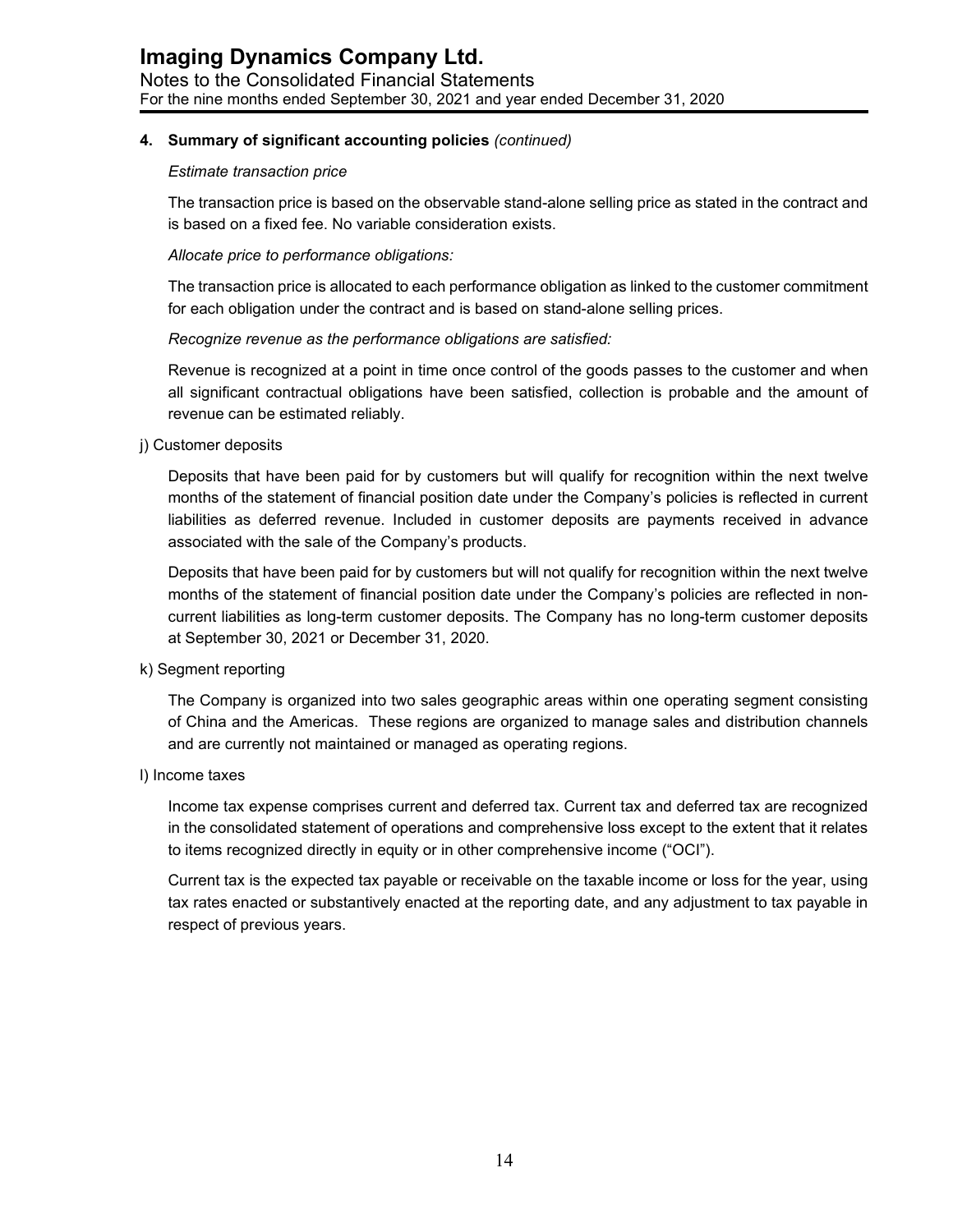The Company recognize deferred taxes in respect of temporary differences between the carrying amounts of assets and liabilities for financial reporting purposes and the amounts used for taxation purposes. Deferred tax is not recognized for the following temporary differences: the initial recognition of assets or liabilities in a transaction that is not a business combination and that affects neither accounting nor taxable profit or loss, and differences relating to investments in subsidiaries and jointly controlled entities to the extent that it is probable that they will not reverse in the foreseeable future. In addition, deferred tax is not recognized for taxable temporary differences arising on the initial recognition of goodwill. Deferred tax is measured at the tax rates that are expected to be applied to temporary differences when they reverse, based on the laws that have been enacted or substantively enacted at the reporting date. Deferred tax assets and liabilities are offset if there is a legally enforceable right to offset current tax liabilities and assets, and they relate to income taxes levied by the same tax authority on the same taxable entity.

A deferred tax asset is recognized for unused tax losses, tax credits and deductible temporary differences, to the extent that it is probable that future taxable profits will be available against which they can be utilized. Deferred tax assets are reviewed at each reporting date and are reduced to the extent that it is no longer probable that the related tax benefit will be realized.

m) Research and development

Research costs are expensed as incurred. Development costs are deferred if the Company can demonstrate (i) the technical feasibility of completing the product or process, (ii) the intention to complete the project, (iii) the ability to use or sell the product in commercial production, (iv) future economic benefits that the product or process can generate, including the existence of a market for the output of the project, (v) the availability of adequate technical, financial and other resources to complete the development and to use or sell the product, and (vi) the ability to measure reliably the expenditure attributable to the project during development.

If these criteria are not met, development costs are expensed as incurred. If the costs are deferred, they are amortized over their useful lives on a straight-line basis commencing with commercial production.

- n) Foreign currency translation
	- (i) Foreign transactions

Transactions completed in currencies other than the functional currency are reflected in Canadian dollars at the exchange rates prevailing at the time of the transactions. Foreign currency assets and liabilities are translated to Canadian dollars at the period-end exchange rate. Revenue and expenses are translated into Canadian dollars using the average exchange rate for the period. Both realized and unrealized foreign exchange gain or losses resulting from the settlement or translation of foreign currency transactions are included in in the consolidated statement of operations and comprehensive loss.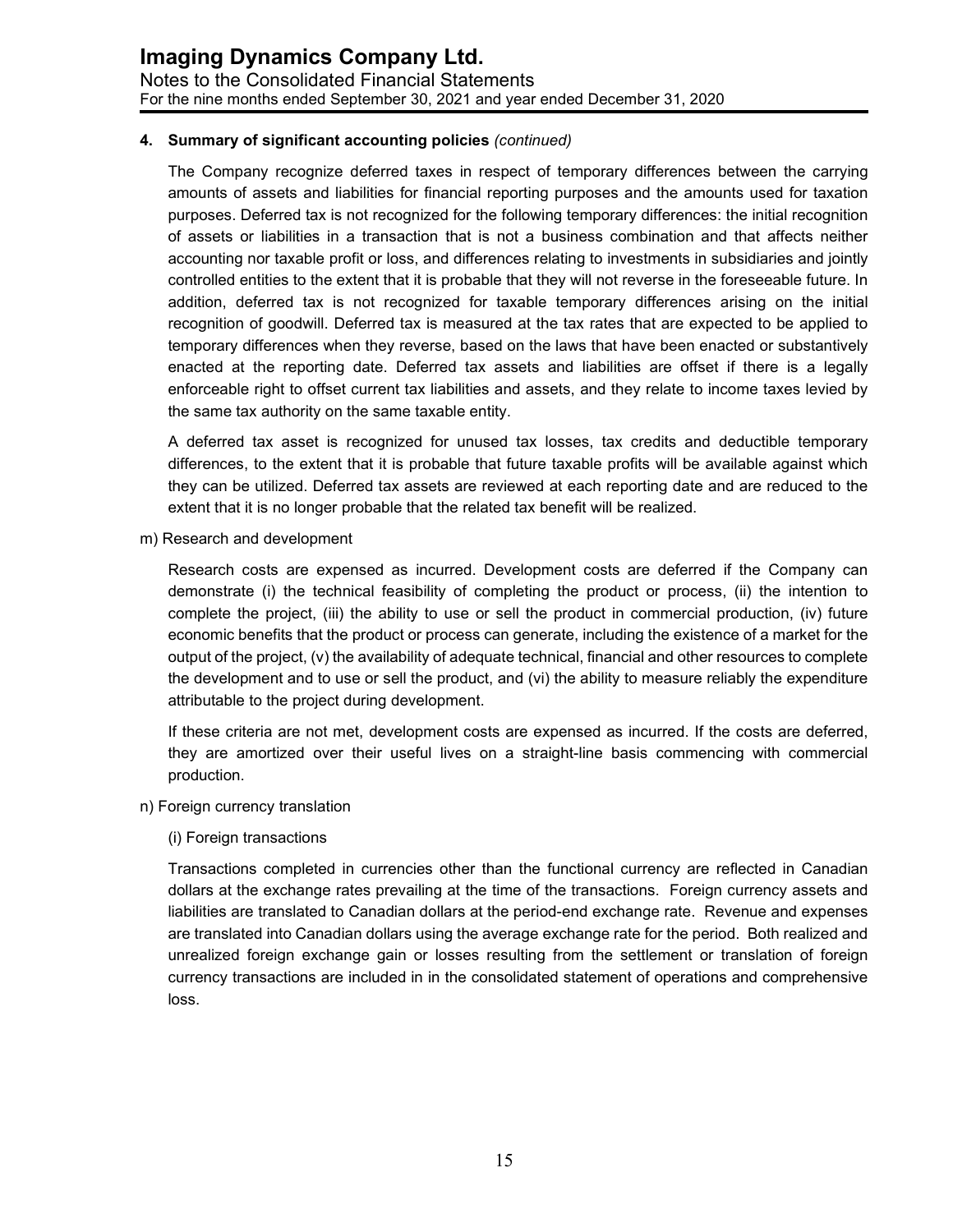#### (ii) Foreign operations

Assets and liabilities of foreign operations are translated into Canadian dollars at the period-end exchange rate. Revenues and expenses of foreign operations are translated to Canadian dollars using the average exchange rate for the period. Foreign exchange differences resulting from converting the subsidiaries' accounts from their functional currencies to the Canadian dollar, are recorded in OCI and are reclassified to the consolidated statement of operations and comprehensive loss when there has been a disposal or partial disposal of the foreign operation.

o) Share-based payments

The fair value of any stock options granted to directors, officers and employees is recorded as an expense over the vesting period with a corresponding increase recorded to the share-based payments reserve. The fair value of the share-based payments is determined using the Black-Scholes option pricing model and management's assumptions as disclosed in Note 13.

Upon exercise of the stock options, consideration paid by the option holder together with the amount previously recognized in the share-based payments reserve is recorded as an increase to share capital.

p) Per share amounts

Basic earnings or loss per share is calculated by dividing the earnings or loss attributable to common shareholders of the Company by the weighted average number of common shares outstanding for the period.

Diluted earnings per share is determined by adjusting the earnings attributable to common shareholders and the weighted average number of common shares outstanding for the effects of dilutive instruments such as stock options, warrants, convertible debentures and other dilutive instruments granted to employees. In the calculation of diluted per share amounts, outstanding dilutive instruments are assumed to have been converted or exercised on the later of the beginning of the year and the date granted. The number of additional shares related to convertible debentures is calculated assuming the debentures are converted into common shares by dividing the face value of convertible debentures by the conversion price. Earnings is adjusted for interest or accretion, net of tax, related to the convertible debentures. In loss per share situations, the diluted per share amount is the same as that for basic, as all factors are anti-dilutive.

q) Investment in associate

When the Company has the power to participate in (but not control) the financial and operating policy decisions of another entity, it is classified as an associate. The Company's investments in associates are accounted for using the equity method. Under the equity method, the investment in associates are initially recognized at cost plus the Company's share of their post-acquisition results less dividends received. The consolidated statement of profit (loss) and comprehensive income (loss) reflect the share of the results of operations of the associates. Where there has been a change recognized directly in the equity of the associates, the Company recognizes its share of any changes and discloses this, when applicable, in the statements of changes in equity. Unrealized gains and losses resulting from transactions between the Company and the associates are eliminated to the extent of the Company's investment in the associates, except where unrealized loss provide evidence of an impairment of the asset transferred.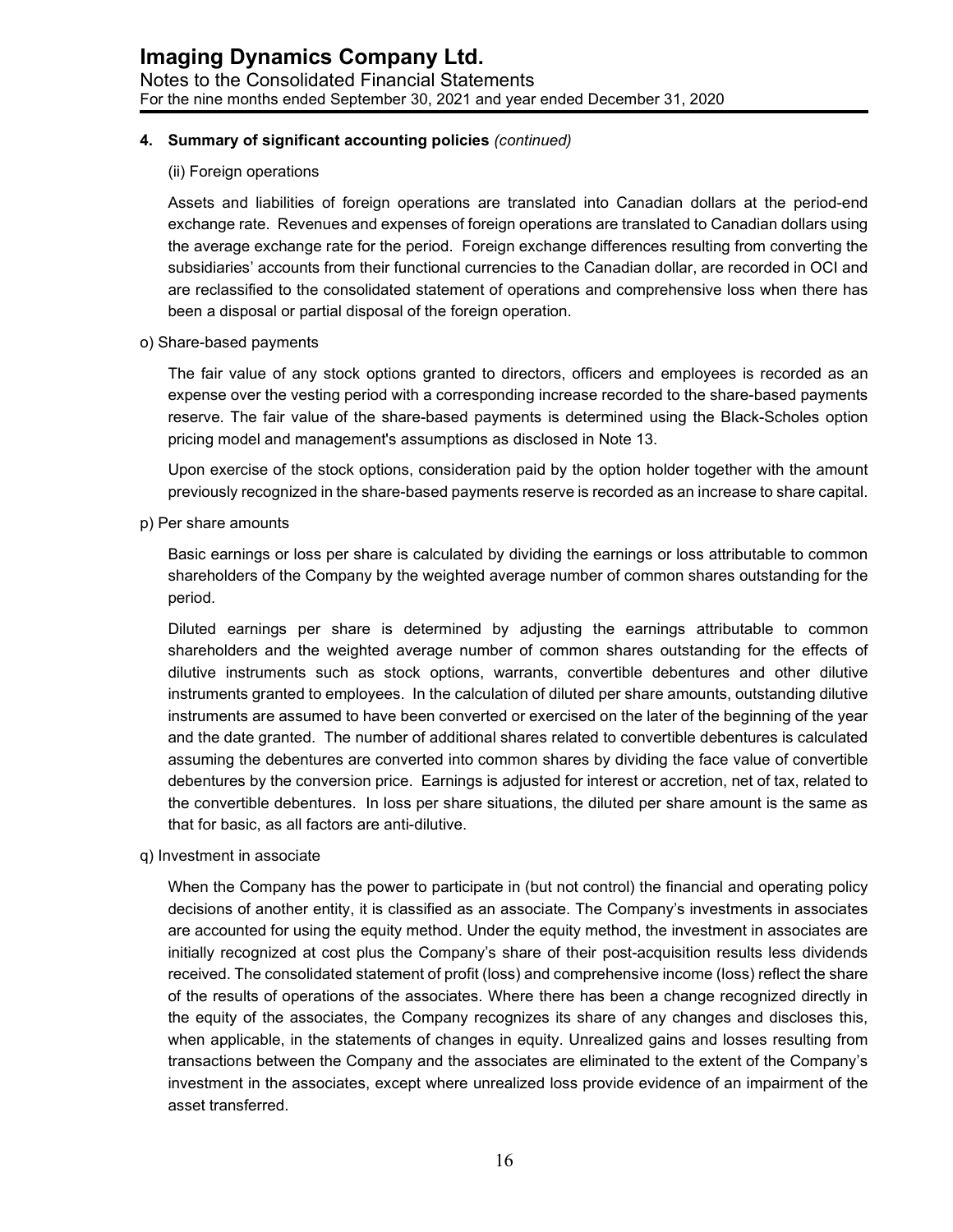The financial statements of the associates are prepared for the same reporting period as the Company. Where necessary, adjustments are made to bring the accounting policies in line with the Company.

Upon loss of significant influence over the associates, the Company measures and recognizes any retaining investment at its fair value. Any difference between the carrying amount of the associates upon loss of significant influence and the fair value of the retaining investment and proceeds from disposal is recognized in profit or loss.

#### r) Leases and right-of-use assets

At inception of a contract, the Company assesses whether a contract is, or contains, a lease. Contracts that convey the right to control the use of an identified asset for a period of time in exchange for consideration are accounted for as leases giving rise to right-of-use assets.

At the commencement date, a right-of-use asset is measured at cost, where cost comprises: (a) the amount of the initial measurement of the lease liability; (b) any lease payments made at or before the commencement date, less any lease incentives received; (c) any initial direct costs incurred by the Company; and (d) an estimate of costs to be incurred by the Company in dismantling and removing the underlying asset, restoring the site on which it is located or restoring the underlying asset to the condition required by the terms and conditions of the lease, unless those costs are incurred to produce inventories.

A lease liability is initially measured at the present value of the unpaid lease payments using the Company's incremental borrowing rate. Subsequently, the Company measures a lease liability by: (a) increasing the carrying amount to reflect interest on the lease liability; (b) reducing the carrying amount to reflect the lease payments made; and (c) remeasuring the carrying amount to reflect any reassessment or lease modifications, or to reflect revised in substance fixed lease payments. Each lease payment is allocated between repayment of the lease principal and interest. Interest on the lease liability in each period during the lease term is allocated to produce a constant periodic rate of interest on the remaining balance of the lease liability. Except where the costs are included in the carrying amount of another asset, the Company recognizes in profit or loss (a) the interest on a lease liability and (b) variable lease payments not included in the measurement of a lease liability in the period in which the event or condition that triggers those payments occurs.

The Company subsequently measures a right-of-use asset at cost less any accumulated depreciation and any accumulated impairment losses; and adjusted for any re-measurement of the lease liability. Right-of-use assets are depreciated over the shorter of the asset's useful life and the lease term.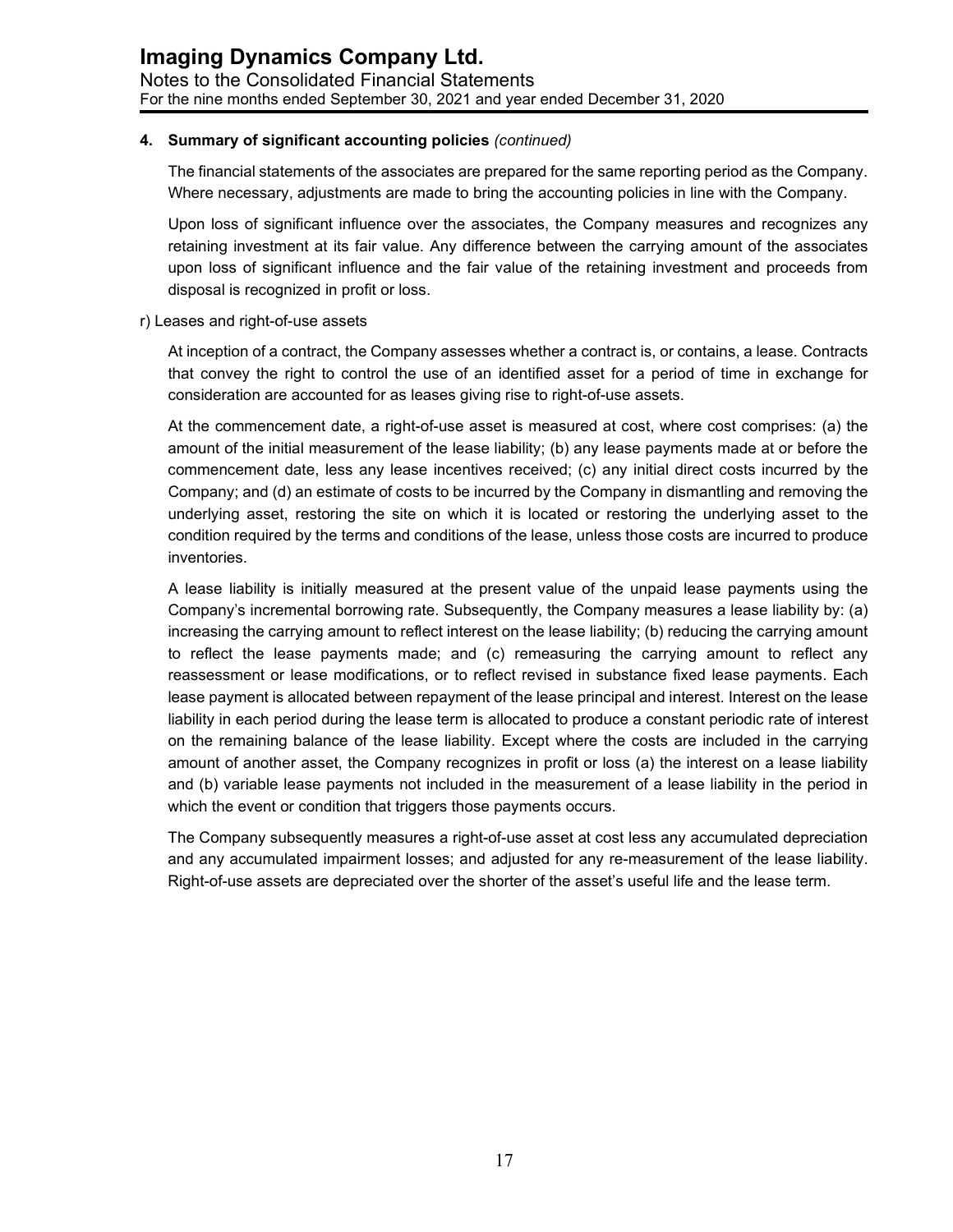Notes to the Consolidated Financial Statements For the nine months ended September 30, 2021 and year ended December 31, 2020

#### **5. Trade and other receivables**

| As at             | September 30, 2021 | December 31, 2020 |       |  |
|-------------------|--------------------|-------------------|-------|--|
| Trade receivables | Note<br>19         | 8.188             | 6.167 |  |
|                   |                    | 8.188             | .167  |  |

Allowance for doubtful accounts of \$814 (2020 - Nil) has been netted against trade receivables (Note 19).

#### **6. Inventory**

| As at                                       |      |  | September 30, 2021 | December 31, 2020 |        |  |
|---------------------------------------------|------|--|--------------------|-------------------|--------|--|
|                                             | Note |  |                    |                   |        |  |
| Inventory net of allowance for obsolescence |      |  | 90.829             |                   | 94.933 |  |
|                                             |      |  | 90.829             |                   | 94,933 |  |

Included in inventory is \$55,211 (2020 - \$59,315) of purchased components and \$35,618 (2020 - \$35,618) of finished goods. During the period ended September 30, 2021, the Company recorded a recovery for inventory obsolescence of \$81,092 (2020 – 81,092) in cost of sales. Included in cost of sales is \$57,828 (2020 - \$136,869) of inventory.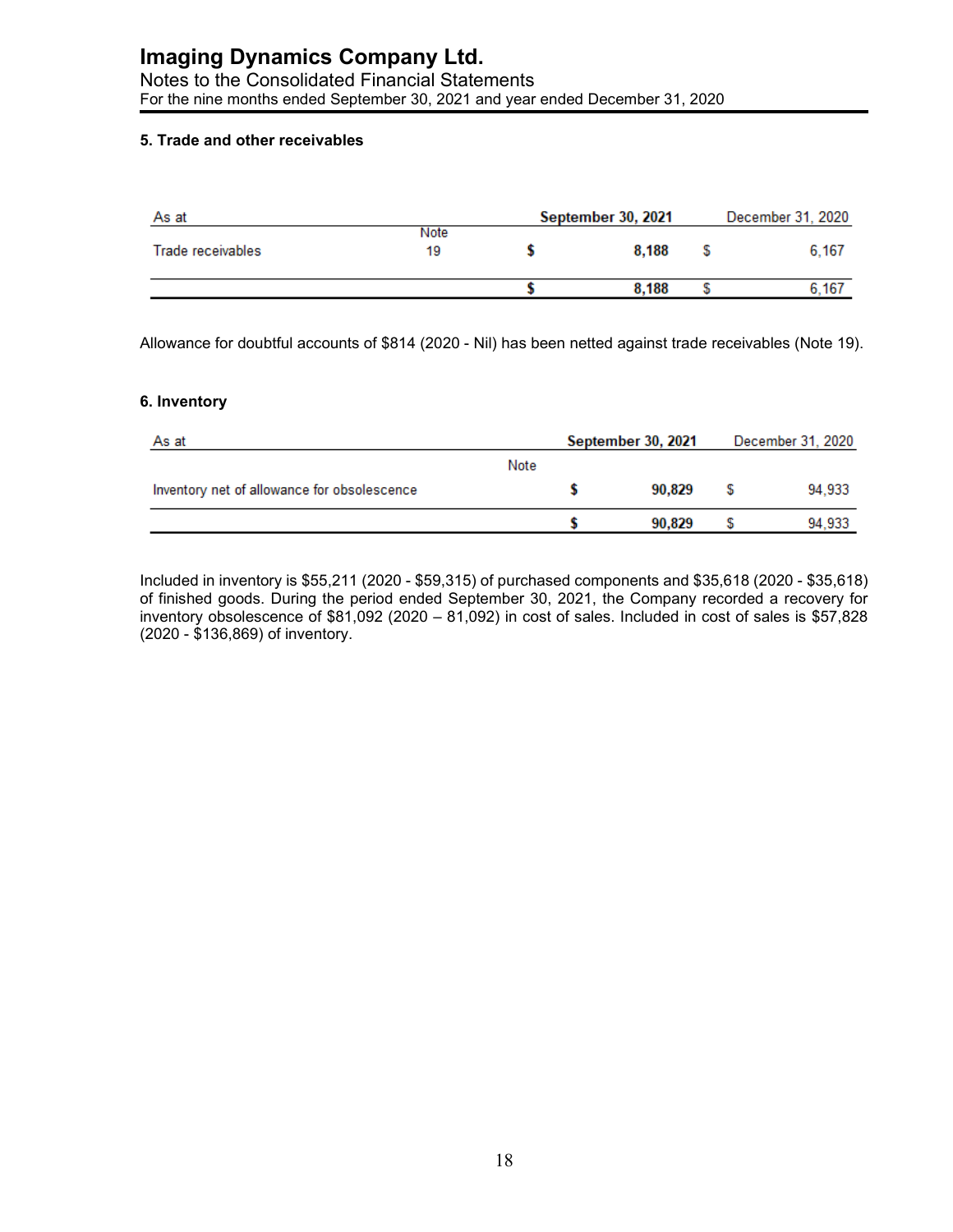#### Notes to the Consolidated Financial Statements For the nine months ended September 30, 2021 and year ended December 31, 2020

#### **7. Property, plant and equipment**

|                                 |    | <b>Technical.</b><br>lab<br>and computer |   | Leasehold    |    | Office     |                          |    | Capitalized |    |              |
|---------------------------------|----|------------------------------------------|---|--------------|----|------------|--------------------------|----|-------------|----|--------------|
| Cost                            |    | equipment                                |   | improvements |    | equipment  | <b>Vehicle</b>           |    | Lease       |    | <b>Total</b> |
| Balance,                        |    |                                          |   |              |    |            |                          |    |             |    |              |
| December 31, 2019               | S  | 1,981,225                                | S | 422.338      | \$ | 490.106 \$ |                          | S  | 543.792     | S  | 3,437,461    |
| <b>Additions</b>                |    |                                          |   |              |    | 1.951      |                          |    | 309,206     |    | 311,157      |
| <b>Disposal</b>                 |    |                                          |   |              |    |            |                          |    |             |    |              |
| Impairment                      |    | (1,981,225)                              |   | (422, 338)   |    | (492, 057) |                          |    | (543, 792)  |    | (3,439,412)  |
| Balance,                        |    |                                          |   |              |    |            |                          |    |             |    |              |
| December 31, 2020               | \$ |                                          | s |              |    |            | \$                       | s  | 309,206 \$  |    | 309,206      |
| <b>Additions</b>                |    | $\overline{\phantom{0}}$                 |   |              |    | ۰          | $\overline{\phantom{0}}$ |    |             |    |              |
| Balance,                        |    |                                          |   |              |    |            |                          |    |             |    |              |
| September 30, 2021              |    |                                          |   |              |    |            |                          |    | 309,206 \$  |    | 309,206      |
| <b>Accumulated depreciation</b> |    |                                          |   |              |    |            |                          |    |             |    |              |
| Balance.                        |    |                                          |   |              |    |            |                          |    |             |    |              |
| December 31, 2019               |    | 1,973,214                                |   | 218,407      |    | 478,979    |                          |    | 155,370     |    | 2,825,970    |
| Depreciation                    |    | 2.203                                    |   | 60,519       |    | 7.264      |                          |    | 121,435     |    | 191,421      |
| <b>Disposal</b>                 |    |                                          |   |              |    |            |                          |    |             |    |              |
| Impairment                      |    | (1,975,417)                              |   | (278.926)    |    | (486.243)  |                          |    | (271, 897)  |    | (3,012,483)  |
| Balance,                        |    |                                          |   |              |    |            |                          |    |             |    |              |
| December 31, 2020               | s  |                                          | s |              |    |            |                          | s  | $4,908$ \$  |    | 4,908        |
| Depreciation                    |    |                                          |   |              |    |            |                          |    | 44,173      |    | 44,173       |
| Balance,                        |    |                                          |   |              |    |            |                          |    |             |    |              |
| <b>September 30, 2021</b>       | s  |                                          | S |              |    |            |                          | \$ | 49,081 \$   |    | 49,081       |
| Net book value as at:           |    |                                          |   |              |    |            |                          |    |             |    |              |
| December 31, 2020               | s  |                                          | s |              | S  |            | \$                       | \$ | 304.297     | \$ | 304.298      |
| September 30, 2021              |    |                                          |   |              |    |            |                          |    | 260,125     | s  | 260,125      |
|                                 |    |                                          |   |              |    |            |                          |    |             |    |              |

The Company ended its lease in Alberta and moved its head office to Toronto in December 2020. The Company took an impairment on its property, plant and equipment in Alberta warehouse in amount of \$95,494, including the impairment of property, plant and equipment of \$426,930 and disposal of lease liability of \$331,436 related to the warehouse.

#### **8. Lease**

The Company entered into a 5-year office lease in Ontario on December 14, 2020. The Company used its incremental borrowing rate as the discount rate to determine the value of its five-year office premises lease. The asset value was recorded as \$309,206 and is depreciated on a straight-line basis over the lease term, starting December 14, 2020. The weighted average incremental borrowing rate applied to the lease liabilities was 17.30%.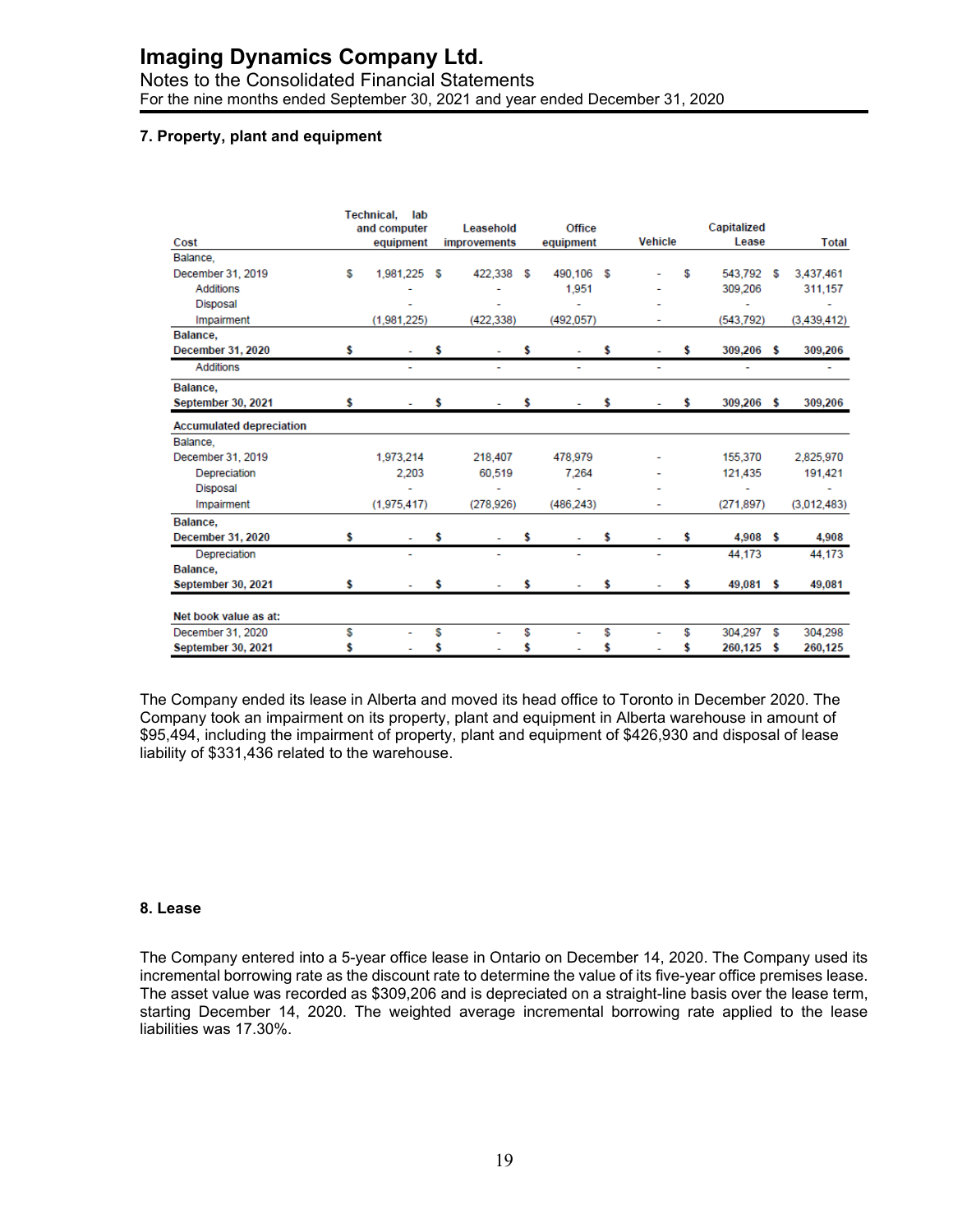#### Notes to the Consolidated Financial Statements For the nine months ended September 30, 2021 and year ended December 31, 2020

#### **8. Lease** *(continued)*

| <b>Right of use Asset</b>      |                    |    |                   |
|--------------------------------|--------------------|----|-------------------|
| Balance, January 1, 2020       |                    |    | 388,422           |
| Amortization                   |                    |    | (116, 527)        |
| Impairment                     |                    |    | (271, 895)        |
| Balance, Decemeber 14, 2020    |                    |    |                   |
| Additions on December 14, 2020 |                    |    | 309,206           |
| Amortization                   |                    |    | (4,908)           |
| Balance, December 31, 2020     |                    | S  | 304,297           |
| Amortization                   |                    |    | (44, 173)         |
| Balance, June 30, 2021         |                    | \$ | 260,125           |
| <b>Lease Liability</b>         |                    |    |                   |
| Balance, January 1, 2020       |                    |    | 452,018           |
| Interest expense               |                    |    | 34,686            |
| Lease payment                  |                    |    | (155, 268)        |
| Lease write-off                |                    |    | (331, 436)        |
| Balance, Decemeber 14, 2020    |                    |    | $\overline{a}$    |
| Additions on December 14, 2020 |                    |    | 309,206           |
| Interest expense               |                    |    | 2,359             |
| Lease payment                  |                    |    |                   |
| Balance, December 31, 2020     |                    | S  | 311,564           |
| Interest expense               |                    |    | 35,218            |
| Lease payment                  |                    |    | (51, 527)         |
| Balance, June 30, 2021         |                    | s  | 295,255           |
|                                |                    |    |                   |
| As at                          | September 30, 2021 |    | December 31, 2020 |

| Short term lease liability |              |           |                                     | 50,388       | 34,987  |
|----------------------------|--------------|-----------|-------------------------------------|--------------|---------|
| Long term lease liability  |              |           |                                     | 244.867      | 276,577 |
| Total lease liability      |              |           |                                     | 295.255      | 311.564 |
|                            |              |           |                                     |              |         |
|                            | Under 1 year |           | Between 1-2 years Between 3-5 years | Over 5 years |         |
| Lease liability            | 50,388       | 62.624 \$ | 182.244                             |              | 295.255 |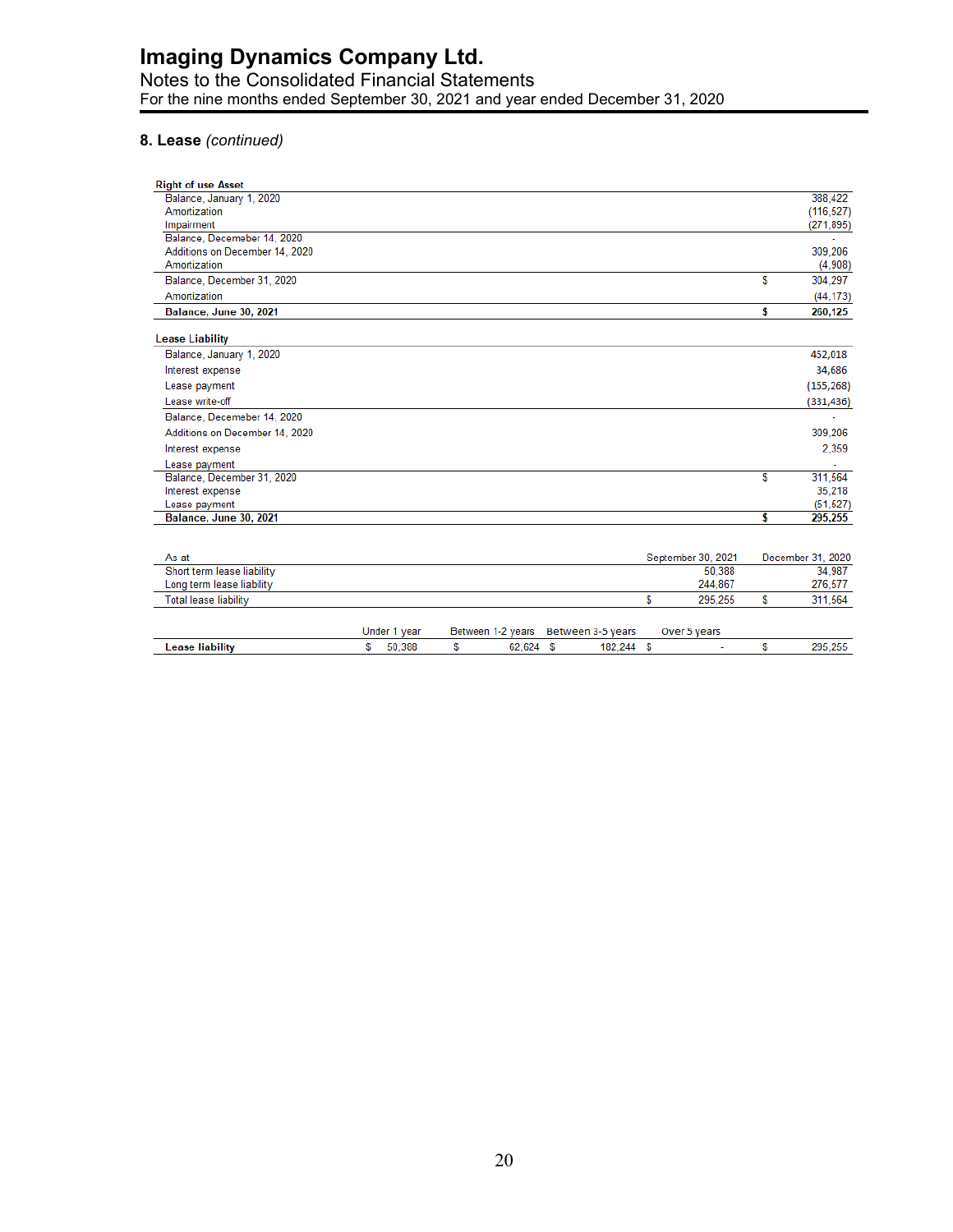#### **9. Intangible assets**

During the year 2019, the Company has written off certain digital x-ray technology patents, development and license costs of \$184,887 (\$122,161) pertaining to technology not being sold based on an estimated value in use of \$nil. There were no intangible assets purchased or internal created as at the nine months ended September 30, 2021.

#### **10. Trade and other payables**

| As at                       | September 30, 2021 | <b>December 31, 2020</b> |  |         |
|-----------------------------|--------------------|--------------------------|--|---------|
| Trade payables              |                    | 157,387                  |  | 248,333 |
| Interest payable            |                    | 54,929                   |  | 15.670  |
| Other payables and accruals |                    | 325.918                  |  | 377.807 |
| Trade and other payables    |                    | 538,235                  |  | 641,810 |

#### **11. Loan payable**

The Company received short-term loans from Shareholders, Directors and other related associations ("Lenders") during the nine months ended September 30, 2021 (See note 17). The total Promissory Notes amount received in the nine months period is \$405,226 (2020 – \$659,483). These Promissory Notes bear interest at 6% per annum and are due on demand (2020 – 6% per annum and are due on demand).

#### **12. Share capital**

An unlimited number of common shares An unlimited number of non-voting redeemable preferred shares

b) Issued and outstanding:

|                             | Number of<br>shares | Amount     |
|-----------------------------|---------------------|------------|
| Balance, December 31, 2019  | 206.690.990 \$      | 96,509,279 |
| Balance, December 31, 2020  | 206.690.990 \$      | 96.509.279 |
| Balance, September 30, 2021 | 206,690,990 \$      | 96,509,279 |

#### **13. Share-based payments**

The Company has established a share-based compensation plan for its directors, officers, employees, consultants and other key personnel (the "Stock Option Plan"). Under the Stock Option Plan, the Company may grant up to 10% of the issued and outstanding common shares of the Company. The exercise price of each option is determined by the market price of the Company's stock on the date of the grant and an option's maximum term is five years and they vest immediately.

There were no stock options granted during the nine months period as at September 30, 2021 and the year 2020.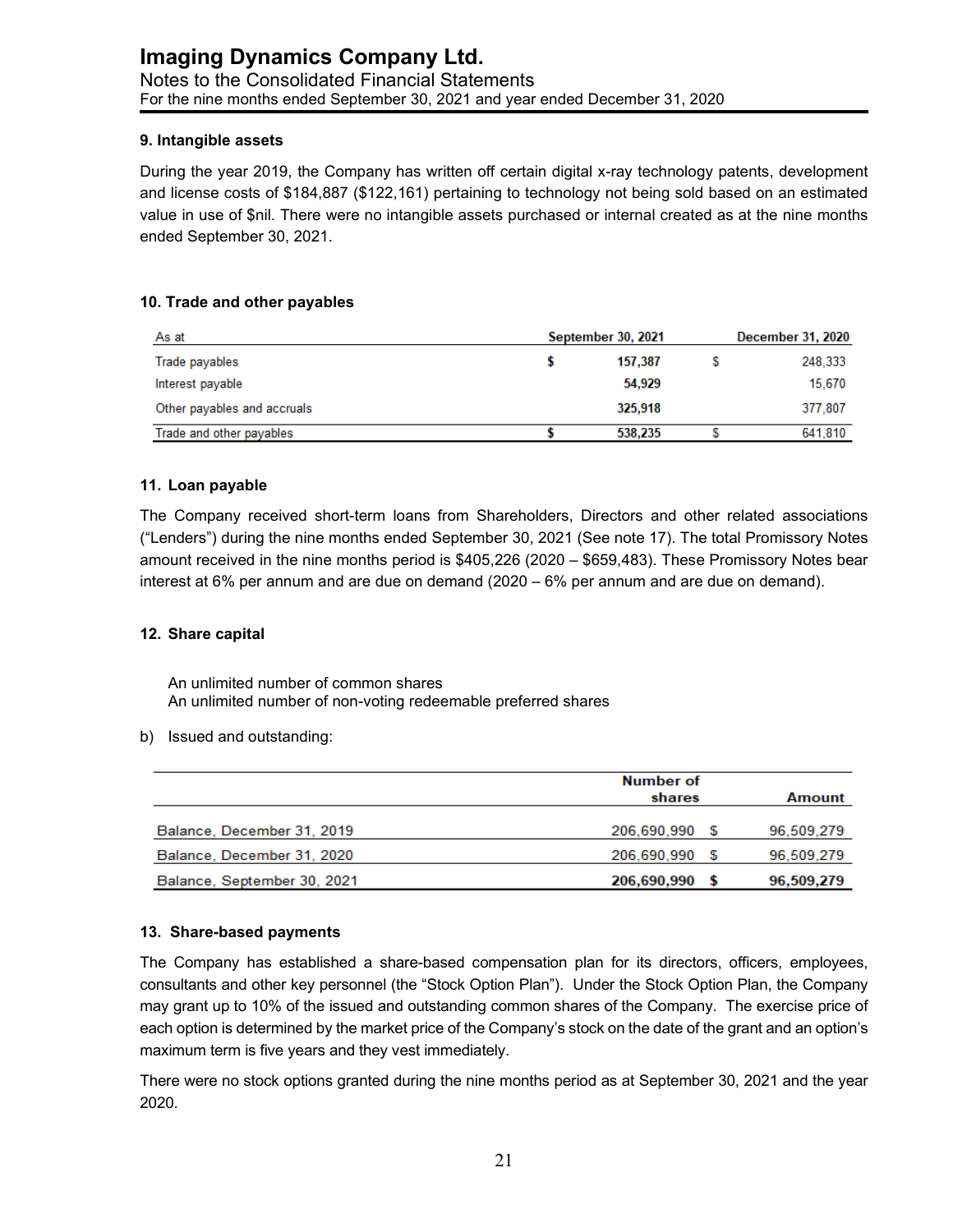#### **Imaging Dynamics Company Ltd.** Notes to the Consolidated Financial Statements For the nine months ended September 30, 2021 and year ended December 31, 2020

As at September 30, 2021, 206,690,990 common shares (2020 – 206,690,990) remains in reserve. There is no outstanding Stock Option Plan as at September 30, 2021 and December 31, 2020.

Since December 31, 2015, the share-based payments reserve with respect to share-based compensation is \$7,186,107 and all of the options issued vested immediately on the grant date.

#### **Stock option plan**

There is no outstanding Stock Option Plan as at September 30, 2021 and December 31, 2020.

#### **14. Contributed surplus**

The following table presents the reconciliation of contributed surplus with respect to warrants and convertible debentures:

| As at                        | September 30, 2021 |           |  | December 31, 2020 |
|------------------------------|--------------------|-----------|--|-------------------|
| Balance, beginning of period |                    | 8.123.823 |  | 8.123.823         |
| Balance, ending of period    |                    | 8.123.823 |  | 8.123.823         |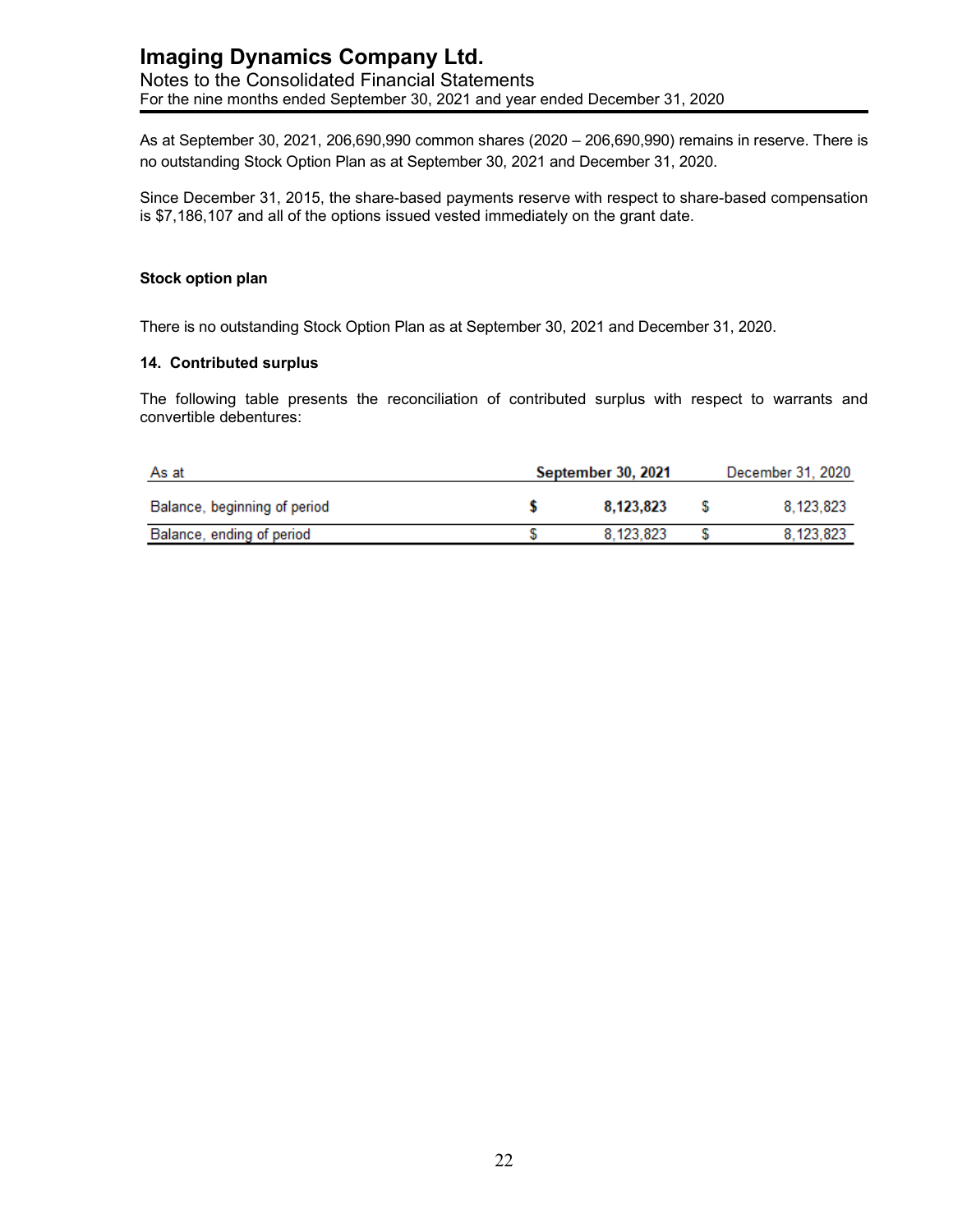Notes to the Consolidated Financial Statements For the nine months ended September 30, 2021 and year ended December 31, 2020

#### **15. Per share amounts**

The following table presents the reconciliation between basic and diluted loss per share:

|                                                         | Three months ended September 30, Nine months ended September 30, |              |               |               |
|---------------------------------------------------------|------------------------------------------------------------------|--------------|---------------|---------------|
|                                                         | 2021                                                             | 2020         | 2021          | 2020          |
| Net loss                                                | \$ (242,054)                                                     | \$ (222,059) | \$ (370, 982) | \$ (450, 223) |
| Weighted average number of common<br>shares outstanding | 206.690.990                                                      | 206.690.990  | 206.690.990   | 206.690.990   |
| Basic and diluted loss per share                        | \$(0.00)                                                         | \$(0.00)     | \$(0.00)      | \$(0.00)      |

#### **16. Supplementary information**

Change in non-cash working capital:

| Three months ended September 30, |           |                             |                                     |  |                                                                    |
|----------------------------------|-----------|-----------------------------|-------------------------------------|--|--------------------------------------------------------------------|
|                                  | 2021      |                             | 2021                                |  | 2020                                                               |
|                                  |           |                             |                                     |  | 684                                                                |
|                                  | (4, 458)  | 31,897                      | 4.104                               |  | 33.311                                                             |
|                                  | (37, 564) |                             | (34,270)                            |  | (6,003)                                                            |
|                                  | 8,904     |                             | (103, 571)                          |  | 37,066                                                             |
|                                  | 14,363    | 41,806                      | (6,992)                             |  | 24.277                                                             |
|                                  |           | $\overline{\phantom{a}}$    |                                     |  | (874)                                                              |
|                                  |           | 11.884                      |                                     |  | 88,461                                                             |
|                                  |           |                             |                                     |  |                                                                    |
|                                  |           | $12,688$ \$<br>$(6,067)$ \$ | 2020<br>585<br>(6,003)<br>(56, 401) |  | Nine months ended September 30,<br>$(2,021)$ \$<br>$(142, 750)$ \$ |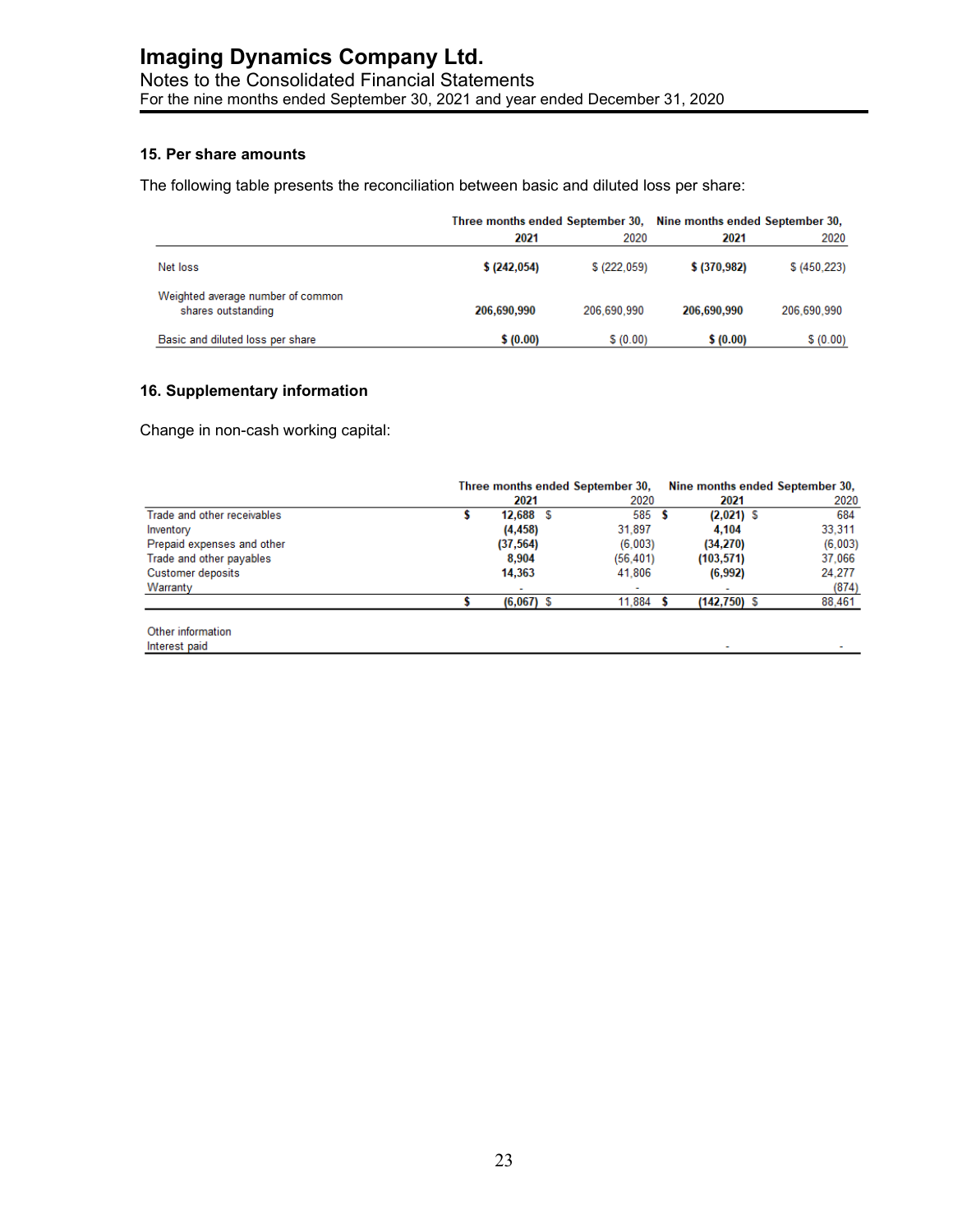#### **17. Related party transactions**

The following transactions were entered into with related parties during the nine months ended September 30, 2021:

a) Key management personnel compensation - the Company considers the key management personnel of the Company to be its officers and directors. The compensation included in the consolidated statement of operations and comprehensive loss relating to key management personnel for the nine months ended September 30, 2021 and 2020 was as follows:

|                         | Three months ended September 30, Nine months ended September 30, |          |         |          |
|-------------------------|------------------------------------------------------------------|----------|---------|----------|
|                         | 2021                                                             | 2020     | 2021    | 2020     |
| Salaries / compensation |                                                                  | 24.000   | 6.480   | 72.000   |
| Total for the period    |                                                                  | \$24,000 | \$6,480 | \$72,000 |

**b)** During nine months period ended September 30, 2021, the Company entered into multiple short-term promissory notes with its shareholders, directors and other related associations. The Company have received 405,226 CAD. These promissory notes bear interest at 6% per annum and are due on demand

#### **18. Capital risk management**

The Company's objectives when managing capital are to safeguard the Company's ability to continue as a going concern in order to pursue the development and sales of its digital imaging products and to maintain a flexible capital structure, which optimizes the costs of capital at an acceptable risk.

In the management of capital, the Company includes the components of shareholders' deficiency which consists of the following:

| As at                    | September 30, 2021 | December 31, 2020 |
|--------------------------|--------------------|-------------------|
| Shareholders' deficiency | (1,850,771)        | (1, 479, 789)     |
|                          | (\$1,850,771)      | ( \$1,479,789)    |

The Company manages the capital structure and makes adjustments in light of changes in economic conditions and the risk characteristics of the underlying assets. There are no external imposed capital requirements as of December 31, 2020. To maintain or adjust the capital structure, the Company may attempt to issue new equity or issue new debt.

#### **19. Financial risk management**

The Company is exposed to a variety of financial risks by virtue of its activities, including fair value risk, currency risk, credit risk, interest rate risk and liquidity risk. The overall risk management program focuses on the unpredictability of financial markets and seeks to minimize potential adverse effects on financial performance.

Risk management is supervised by the Chief Executive Officer under the direction and guidance from the Company's Board of Directors. The Company identifies and evaluates financial risks in close cooperation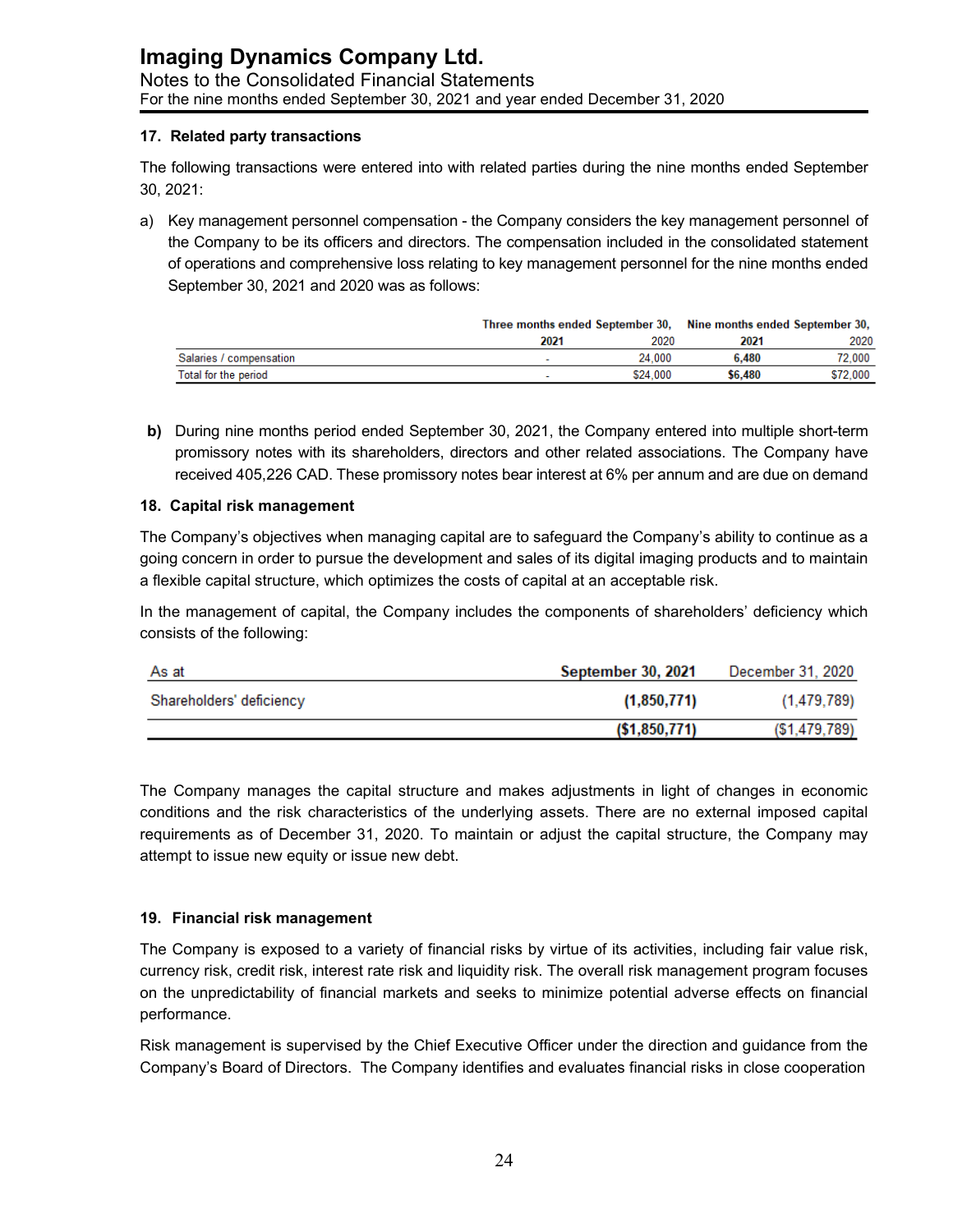#### **19. Financial risk management** *(continued)*

with other management personnel. Management is charged with the responsibility of establishing controls and procedures to ensure that financial risks are mitigated to acceptable levels.

#### *Fair value risk:*

Fair value of financial instruments:

The carrying amounts of cash and cash equivalents, trade and other receivables, trade and other payables, short term loan approximate fair value due to the short-term nature of these instruments. The fair value of the convertible debenture is calculated by discounting future debt service payments using an estimated market rate of interest.

Any financial assets and financial liabilities measured at fair value (currently there are none) in the consolidated statement of financial position are grouped into three levels of fair value hierarchy. The three levels are defined based on the observability of significant inputs to the measurement, as follows:

- Level 1: quoted prices (unadjusted) in active markets for identical assets or liabilities;
- Level 2: inputs other than quoted prices included within Level 1 that are observable for the asset or liability, either directly or indirectly;
- Level 3: unobservable inputs for the asset or liability.

#### *Currency risk*

The Company operates internationally and is exposed to foreign exchange risk from various currencies, primarily US Dollars and Chinese Yuan (CNY). Foreign exchange risk arises from the purchase and sale transactions as well as financial assets and liabilities denominated in foreign currencies.

A significant change in the currency exchange rates between the Canadian dollars relative to the other currencies could have an effect on the Company's results of operations, financial position or cash flows. Foreign exchange contracts are only entered into for purposes of managing foreign exchange risk and not for speculative purposes. As at September 30, 2021 and December 31, 2020, there were no foreign exchange contracts outstanding.

At September 30, 2021, the Company is exposed to currency risk through the following assets and liabilities denominated in other currencies: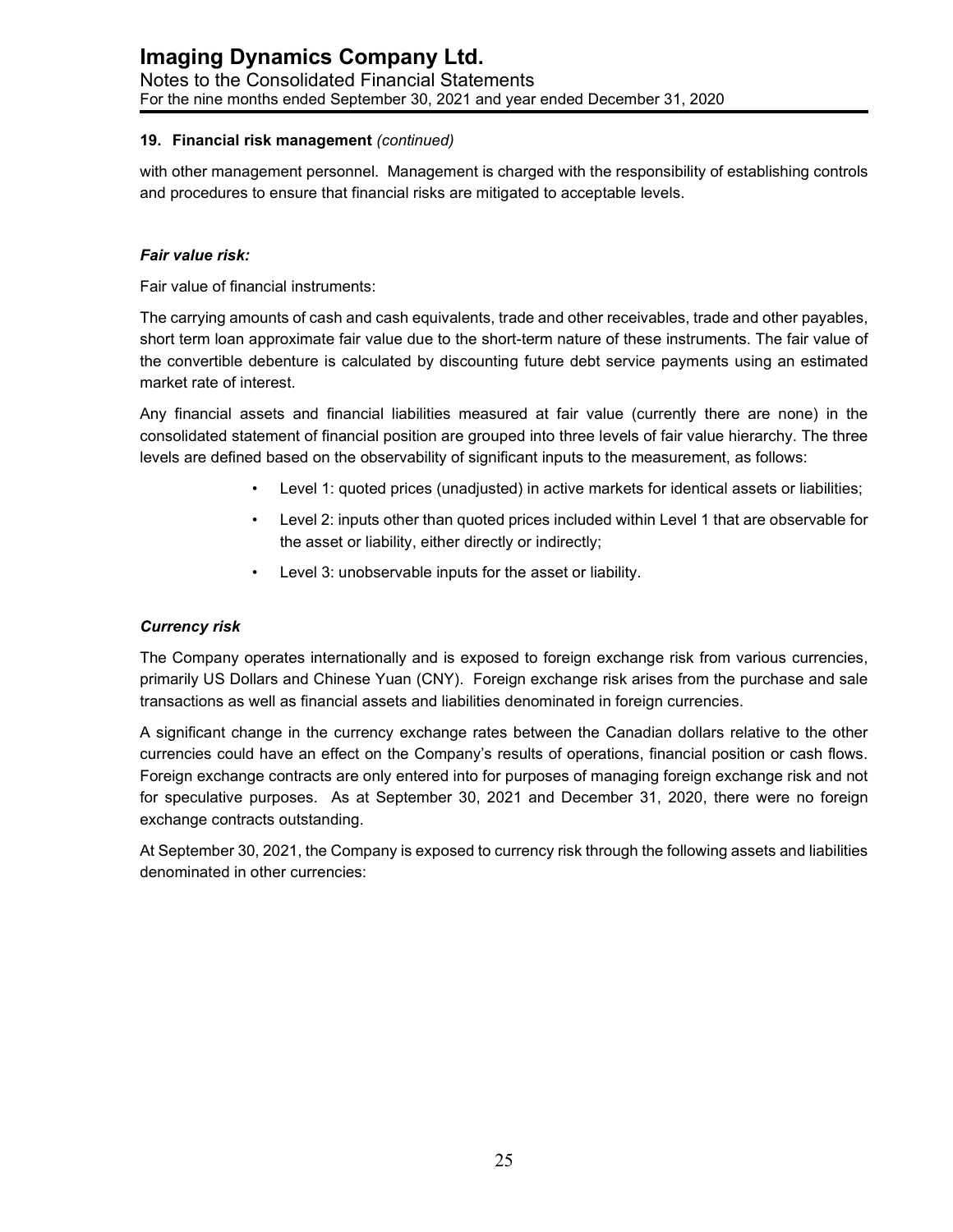#### Notes to the Consolidated Financial Statements

For the nine months ended September 30, 2021 and year ended December 31, 2020

|                                     | US Dollars (\$) | CNY(4) |
|-------------------------------------|-----------------|--------|
| Cash and equivalents                | 1,893           | 1,903  |
| Trade accounts and loans receivable | 7,066           | ٠      |
| Trade accounts and loans payable    | (30, 502)       |        |
| Short term loan                     | (1,056,073)     |        |
|                                     | (1,077,617)     | 1,903  |

At December 31, 2020, the Company is exposed to currency risk through the following assets and liabilities denominated in other currencies:

|                                     | US Dollars (\$) | CNY(4) |
|-------------------------------------|-----------------|--------|
| Cash and equivalents                | 78,186          | 1,903  |
| Trade accounts and loans receivable | 5,149           |        |
| Trade accounts and loans payable    | (21, 605)       |        |
| Short term loan                     | (631, 073)      |        |
|                                     | (569, 343)      | 1,903  |

Based on the above net exposures as at September 30, 2021 and assuming that all other variables remain constant, a 10% depreciation or appreciation of the Canadian dollar against other currencies would result in an increase or decrease of approximately \$137,263 (2020- \$72,452) in the Company's net loss for the year.

#### *Credit risk*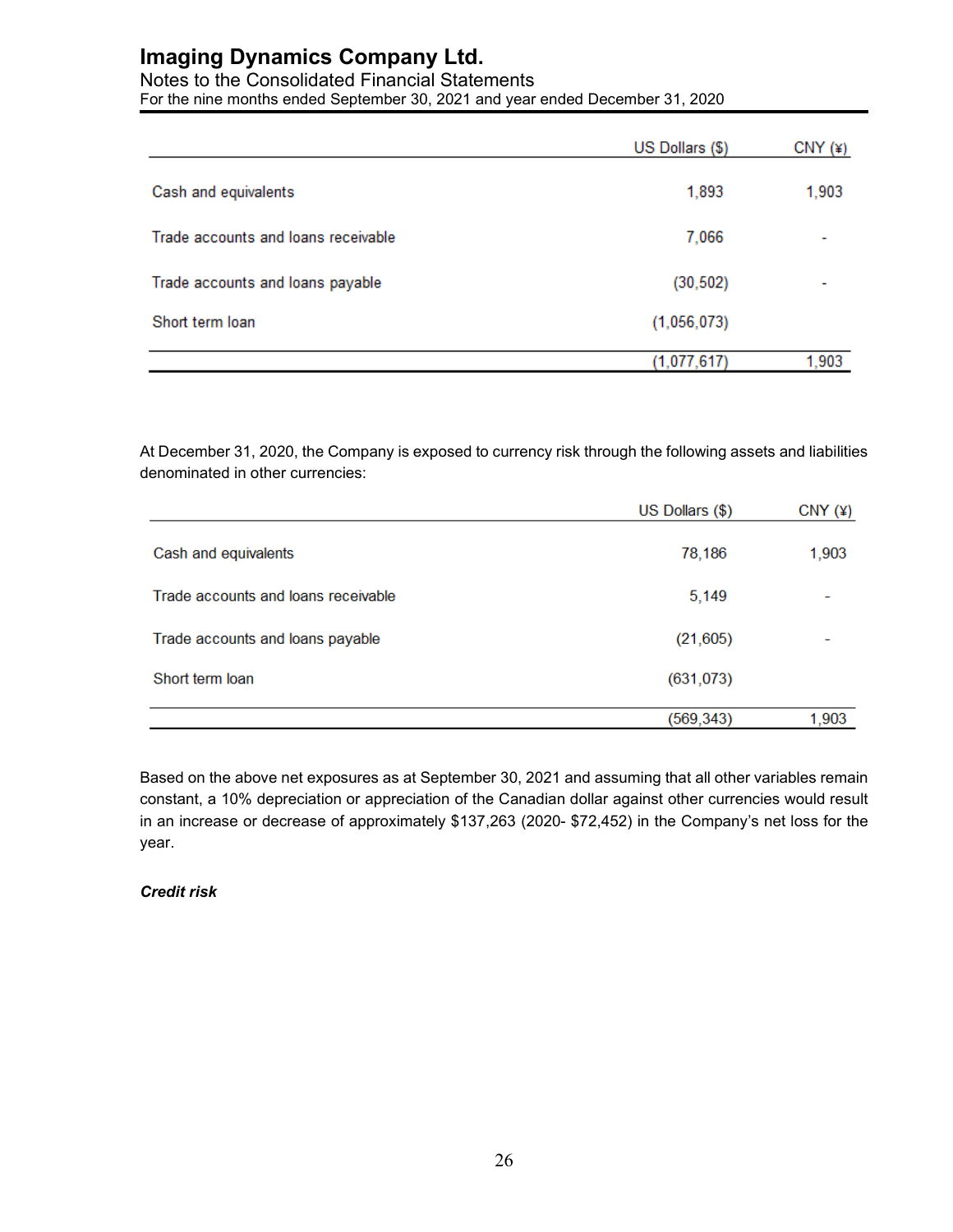#### **19. Financial risk management** *(Continued)*

Most of the Company's distribution partners have income streams from various sources and have an established history of providing goods and services to the health care industry. The Company does not usually sell to the end user and as such has limited recourse in collecting any delinquent balances.

In cases where collection is in question, the Company has the ability to withhold warranty support or warranty parts to a dealer that has not paid, remove the dealer as a qualified Company dealer, as well as any and all legal recourse measures.

At September 30, 2021, the Company recognized an allowance for doubtful accounts of \$814 (2020 - Nil).

The carrying amount of trade and other receivables and cash and cash equivalents represents the maximum credit exposure.

Aging of trade receivables as at September 30, 2021 and December 31, 2020 is represented as follows:

| As at                           | September 30, 2021 |   |       |
|---------------------------------|--------------------|---|-------|
| Not past due                    | 1.657              | S | 6,167 |
| Past due 31 - 180 days          | 7,345              |   | ٠     |
| Past due 181 - 365 days         | ۰                  |   | ۰     |
| Over 365 days                   | ۰                  |   | ٠     |
|                                 | 9,002              |   | 6,167 |
| Allowance for doubtful accounts | (814)              |   | ۰     |
|                                 | 8.188              |   | 6,167 |

The movement in the Company's allowance for doubtful accounts is as follows:

| As at                         | September 30, 2021 |  |            |
|-------------------------------|--------------------|--|------------|
| Opening balance               |                    |  | 266,793    |
| Bad debt expense              | 2,088              |  | 73         |
| Foreign exchange              | ۰                  |  | 5.687      |
| Write off accounts receivable | ۰                  |  | (272, 553) |
| <b>Closing balance</b>        | 2.088              |  | ٠          |

#### *Economic Dependence*

There is one customer represented 40% of total revenue during the nine months ended September 30, 2021 as compare to four customers represented 62.98% of the total revenue during the year ended December 31, 2020.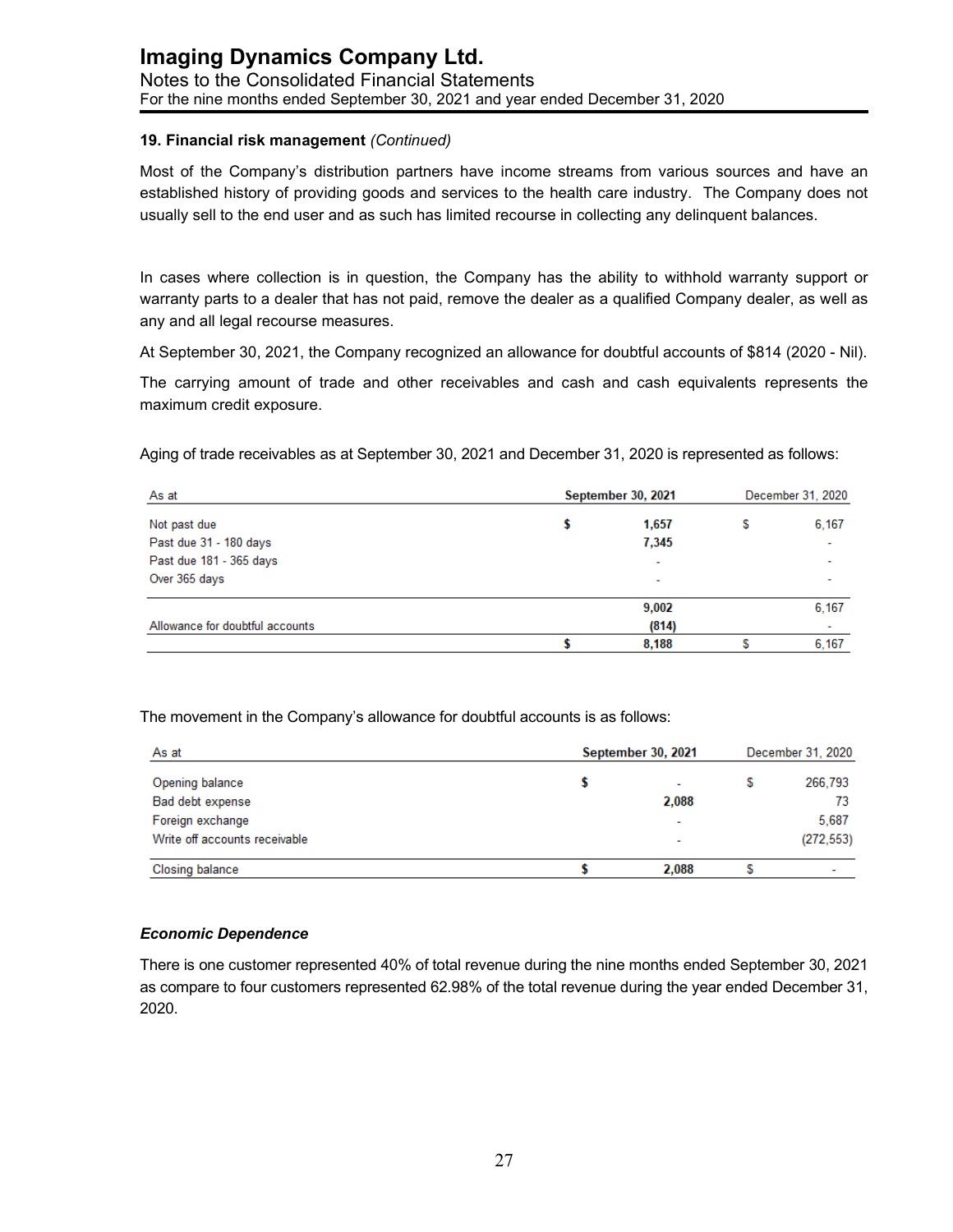#### **19. Financial risk management** *(Continued)*

#### *Interest rate risk*

Interest rate risk is the risk that the fair value or future cash flows of a financial instrument will fluctuate because of changes in market interest rates. Financial assets and liabilities with variable interest rates expose the Company to cash flow interest rate risk. The Company does not have any financial assets or liabilities at variable interest rates.

The risk that the Company will realize a loss as a result of a decline in the fair value of any short-term investments included in cash and cash equivalents is limited due to the short-term nature of the assets.

#### *Liquidity risk*

Liquidity risk is the risk that the Company will not be able to meet its obligations as they become due (see Note 2). The Company's approach to managing liquidity is to ensure, as far as possible, that it will have sufficient liquidity to meet its liabilities when due, under both normal and stressed conditions without incurring unacceptable losses or risking harm to the Company.

The Company currently settles its financial obligations with cash. In order to meet its financial liabilities, the Company relies on collecting its trade and other receivables in a timely manner, sale of inventory and by maintaining sufficient cash in excess of anticipated needs.

The following are the contractual maturities of financial liabilities and other commitments as at September 30, 2021:

| <b>Financial liabilities and commitment</b> | < One year               | > One year |
|---------------------------------------------|--------------------------|------------|
| Trade and other payables                    | \$538,235                |            |
| Short term loans                            | 1,367,737                |            |
| Lease liability                             | 50,388                   | 244,867    |
| Long term debt                              | $\overline{\phantom{a}}$ | 22,226     |
| Total                                       | \$1,956,360              | \$267,093  |

The following are the contractual maturities of financial liabilities and other commitments as at December 31, 2020:

| <b>Financial liabilities and commitment</b> | < One year               | > One year |
|---------------------------------------------|--------------------------|------------|
| Trade and other payables                    | \$641,806                |            |
| Short term loans                            | 954,779                  |            |
| Lease liability                             | 34,987                   | 276,577    |
| Long term debt                              | $\overline{\phantom{a}}$ | 22,226     |
| Total                                       | \$1,631,572              | \$298,803  |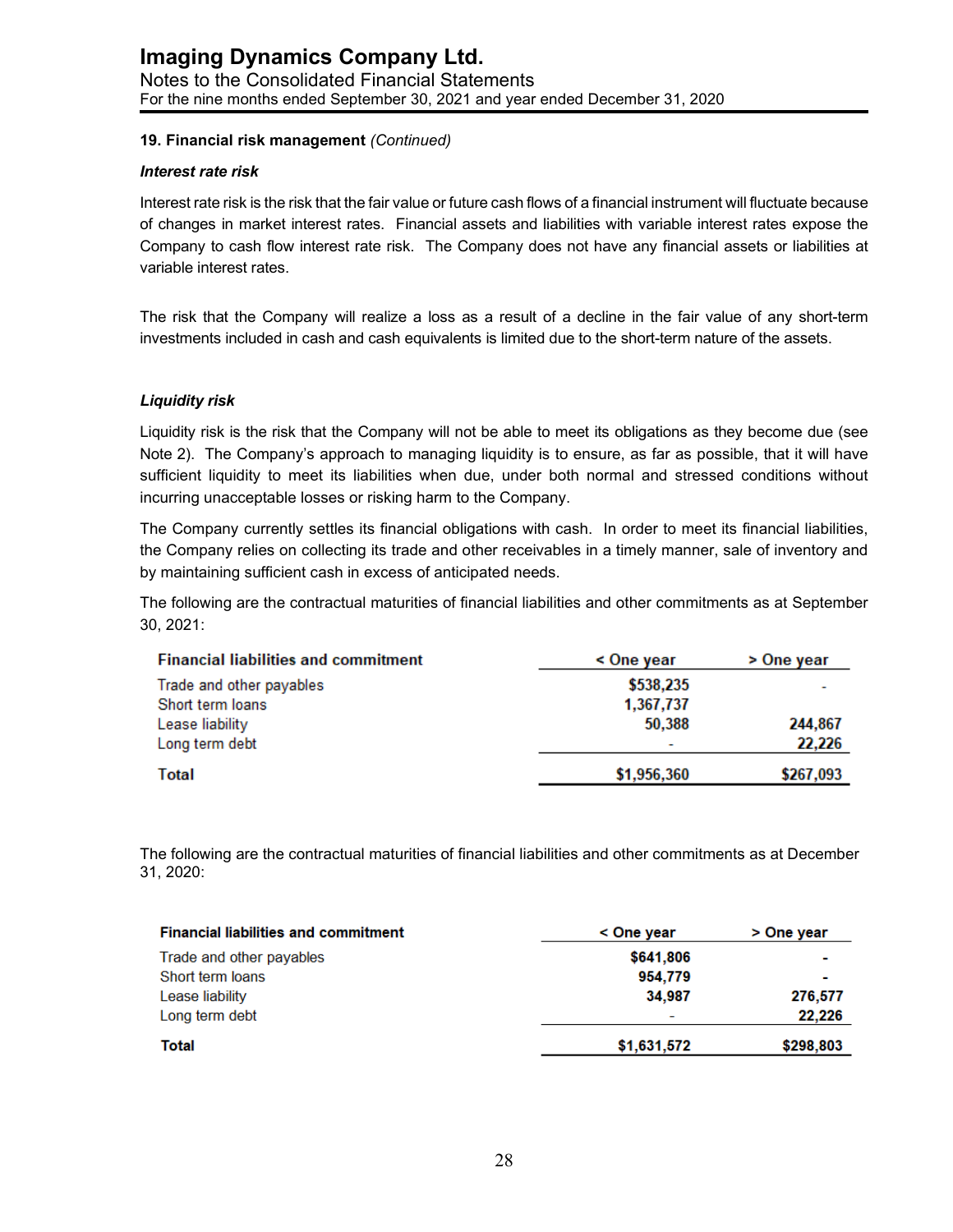#### **19. Financial risk management** *(Continued)*

It is the Company's intention to meet these obligations through the collection of trade and other receivables, sale of inventory and the receipt of future progress payments on amounts not yet invoiced, as well as looking for other external financing sources.

#### **20. Revenue**

|                                  | Sale of Equipment | <b>Technical Support</b> | Total     |  |
|----------------------------------|-------------------|--------------------------|-----------|--|
| Three months ended September 30, |                   |                          |           |  |
| 2021                             | \$12,196          | \$1,009                  | \$13,205  |  |
| 2020                             | \$124,127         | \$2,418                  | \$126,545 |  |
|                                  | Sale of Equipment | <b>Technical Support</b> | Total     |  |
| Nine months ended September 30,  |                   |                          |           |  |
| 2021                             | \$229,485         | \$1,510                  | \$230,995 |  |
| 2020                             | \$239,943         | \$4,895                  | \$244,838 |  |

#### **21. Segmented information**

The Company determines its operating segments based on internal information regularly reviewed by management to allocate resources and assess performance. The Company is organized into two sales geographic areas consisting of the Americas and others. These regions are organized to manage sales and distribution channels and are not currently maintained or managed as operating regions.

The Company sells primarily through dealers, distributors and OEM partners.

Segmented revenues for the nine months ending September 30, 2021 and 2020 are as follows:

|                                  | Note |    | Americas     | Others        |   | Total   |
|----------------------------------|------|----|--------------|---------------|---|---------|
| Three months ended September 30, |      |    |              |               |   |         |
| 2021                             |      |    | $13,205$ \$  | ٠             | S | 13,205  |
| 2020                             |      | \$ | 97,153 \$    | 29,392        | S | 126,545 |
|                                  | Note |    | Americas     | <b>Others</b> |   | Total   |
| Nine months ended September 30,  |      |    |              |               |   |         |
| 2021                             |      | S  | $132,611$ \$ | 98,384        | S | 230,995 |
| 2020                             |      | \$ | 201,355 \$   | 43,483        | S | 244,838 |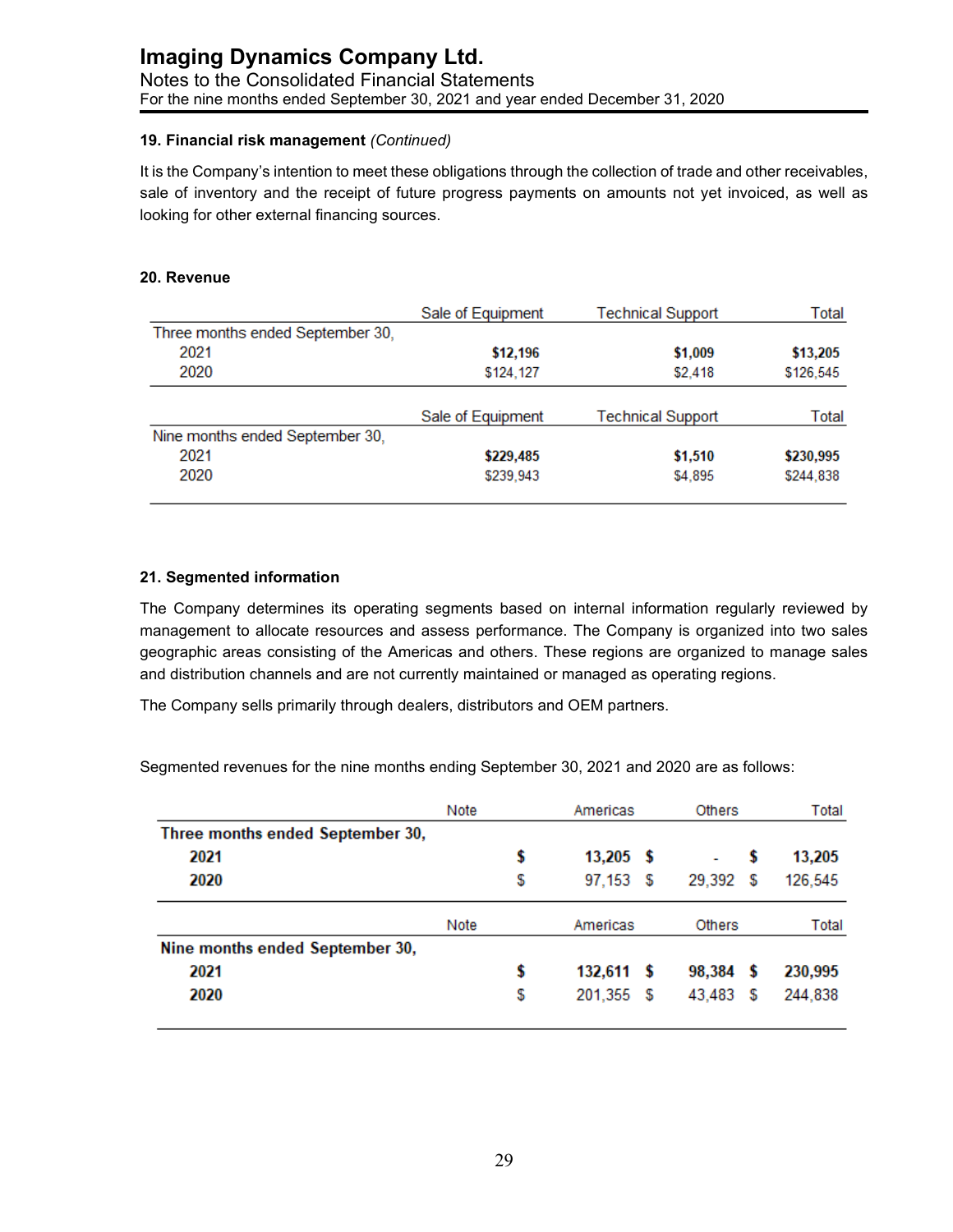Notes to the Consolidated Financial Statements For the nine months ended September 30, 2021 and year ended December 31, 2020

#### **22. Operating expenses by nature**

|                                           | Notes | Three months ended September 30, |                          |   | Nine months ended September 30, |              |      |                          |
|-------------------------------------------|-------|----------------------------------|--------------------------|---|---------------------------------|--------------|------|--------------------------|
|                                           |       |                                  | 2021                     |   | 2020                            | 2021         |      | 2020                     |
| <b>Employee related</b>                   |       | \$                               | 42,214 \$                |   | $83,295$ \$                     | 143,651 \$   |      | 256,739                  |
| <b>Travel and related</b>                 |       |                                  | $\overline{\phantom{a}}$ |   | 7.024                           |              |      | 8.895                    |
| Professional fees                         |       |                                  | 103,176                  |   | 51,480                          | 165,932      |      | 158,485                  |
| <b>Facility and utilities</b>             |       |                                  | 6,993                    |   | (46, 933)                       | 19,260       |      | 43,165                   |
| Communications                            |       |                                  | 2,616                    |   | 4.299                           | 7.988        |      | 10.983                   |
| Other administrative costs                |       |                                  | 18,059                   |   | 5.473                           | 39,669       |      | 13.232                   |
| Bad debt expense (recovery)               |       |                                  | ٠                        |   | 447                             | 2,088        |      | 73                       |
| Insurance                                 |       |                                  | ٠                        |   | 5.465                           | 35,777       |      | 36,521                   |
| Foreign exchange loss (gain)              |       |                                  | 33,897                   |   | (6, 168)                        | (158)        |      | (5, 979)                 |
| Warranty provision                        |       |                                  | 903                      |   | 6.161                           | 11,273       |      | 11.865                   |
| Depreciation, amortization and impairment |       |                                  | 14,725                   |   | 61,044                          | 44,173       |      | 185,814                  |
| Amortization of intangible assets         |       |                                  |                          |   |                                 |              |      | $\overline{\phantom{a}}$ |
| <b>Discontinued Operations</b>            | 25    |                                  |                          |   |                                 |              |      | ٠                        |
|                                           |       |                                  | 222,583                  | S | 171.586                         | 469,653<br>s | - \$ | 719.792                  |

#### **23. Government grant**

On April 17, 2020, the Company received \$40,000 in Canada Emergency Business Account (CEBA) loan, funded by the Federal Government. The terms of the loan is: Interest rate is 0% per year, but subject to the interest rate disclosed below in the loan extension section; loan repayment in whole or in part on or after January 1, 2021; \$10,000 (25%) of the \$40,000 loan is eligible for complete forgiveness if \$30,000 is fully repaid on or before December 31, 2022. Loan extension terms are: If the loan cannot be repaid by December 31, 2022, it will be converted into a 3-year term loan, charging an interest rate of 5%; Interest payments are due monthly and the outstanding principal balance must be fully repaid no later than December 31, 2025. However, the Company may repay some or all of the loan at any time. The \$10,000 forgivable portion has been recorded as other income in 2020.

The Company also got Canadian Emergency Wages Subsidy ("CEWS") from the government assistant subsequent during the year due to the impact from global pandemic – COVID 19. Total amount of the government assistant is \$31,258. The amount of \$15,629 was received on May 20, 2020 for the period of March 15, 2020 to April 10, 2020 wages subsidy and the amount of \$15,629 was received on Jun 10, 2020 for the period of April 11, 2020 to May 8, 2020.

The Company received Promissory Note of USD\$120,000 on October 19, 2021 from its Shareholders, Directors and other related associations. These Promissory Notes bear interest at 6% per annum and are due on demand.

The Company received TSX Venture Exchange (the "Exchange") approval for the consolidation of its outstanding common shares on the basis of one (1) post-consolidated common share for every twenty (20) pre-consolidated common shares held (the "Consolidation"). Effective as at the opening of trading on November 2, 2021, the consolidated common shares of The Company will commence trading on the Exchange.